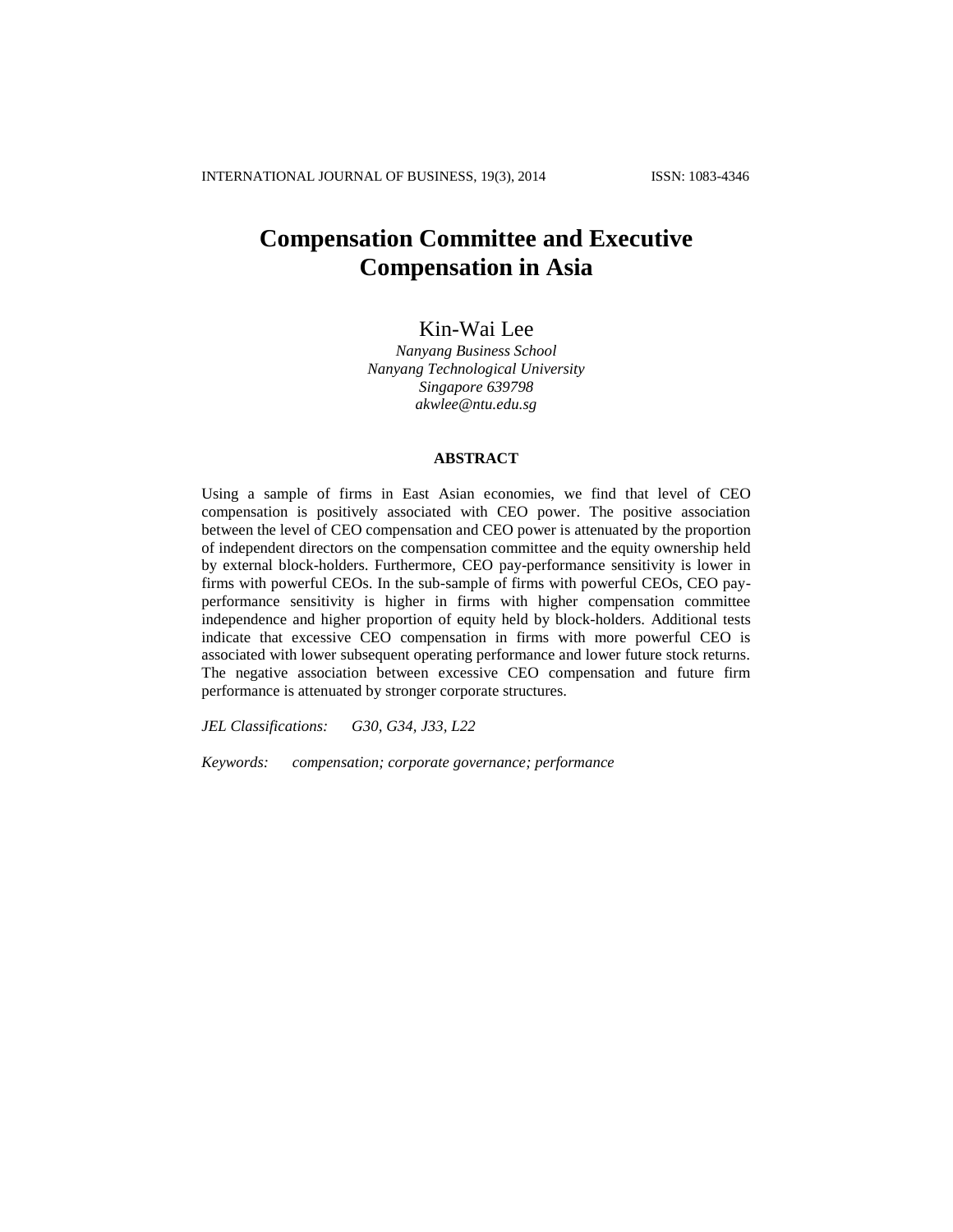### **I. INTRODUCTION**

There is a considerable body of research on executive compensation. A large proportion of these studies examine listed firms in United States, which requires extensive and detailed disclosures on executive compensation such as the individual compensation data for the top executives. However, outside United States, many countries do not mandatorily require firms to provide detailed disclosures on executive compensation. For example, most countries in East Asia require limited disclosure of executive compensation, resulting in the majority of firms reporting of (at most) the cash compensation for the top management with little information on individual executive compensation. In this study, using a proprietary dataset based on a compensation survey conducted by a large international consulting firm, we examine the CEO compensation of listed firms in East Asia.<sup>1</sup> Specifically, using a sample of listed firms in East Asia, this paper examines the association between CEO power and CEO compensation level. We also investigate whether the independence of the compensation committee and the equity ownership by external block-holders affect the compensation setting process in firms run by with powerful CEOs.

In general, there are two views of executive compensation in the literature. Under the optimal contracting view, CEO compensation arrangements are the product of arm's length contracting between the board of directors and executives, which results in compensation contracts that provide efficient incentives to reduce agency problems (Holmstrom, 1979). In contrast, under rent-seeking view, CEOs influence the design and setting of compensation contracts to personally benefit themselves, which results in greater agency problems between executives and shareholders (Bebchuk and Fried, 2003). Overall, the empirical evidence on the executive compensation is mixed. Some studies provide evidence supporting the optimal contracting view (Oyer, 2004; Rajgopal, Shevlin, and Zamora, 2006; Gabaix and Landier, 2008; Kaplan and Rauh, 2010). Other studies provide evidence that CEOs exercise substantial influence over the executive compensation process resulting in wealth transfer from shareholders to managers (Core, Holthausen, and Larker, 1999; Hartzell and Starks, 2003; Bebchuk and Fried, 2004).

We posit that in East Asia, powerful CEOs have the incentives and ability to engage in private rent seeking over the compensation setting process for at least three reasons (Section II.A contains more details). First, the regulations in many countries in East Asia do not explicitly mandate detailed disclosure of top executives' compensation. Thus, the less stringent disclosure requirements on executive compensation provide an opportunity for powerful CEOs to use executive compensation as a rent-seeking mechanism. Second, CEOs in East Asia may face lower disciplinary forces from the managerial labor market (Klapper and Love, 2004; Lee, 2007). Third, in East Asia, the information environment is opaque because monitoring by external analysts is weak (Lang, Lins, and Miller, 2004). Thus, in these countries, the likelihood of entrenched CEOs' compensation attracting external scrutiny by analysts and is likely to be low.

Following prior studies (Adams, Almeida, and Ferreira, 2005; Rosentein and Wyatt, 1990; Shivdasani and Yermack, 1999), we measure CEO power with CEOchairman duality, the proportion of insider directors on the board and the percentage of directors on the board appointed during the CEO tenure<sup>2</sup>. Using a sample of firms in East Asian economies, we find that the level of CEO compensation is positively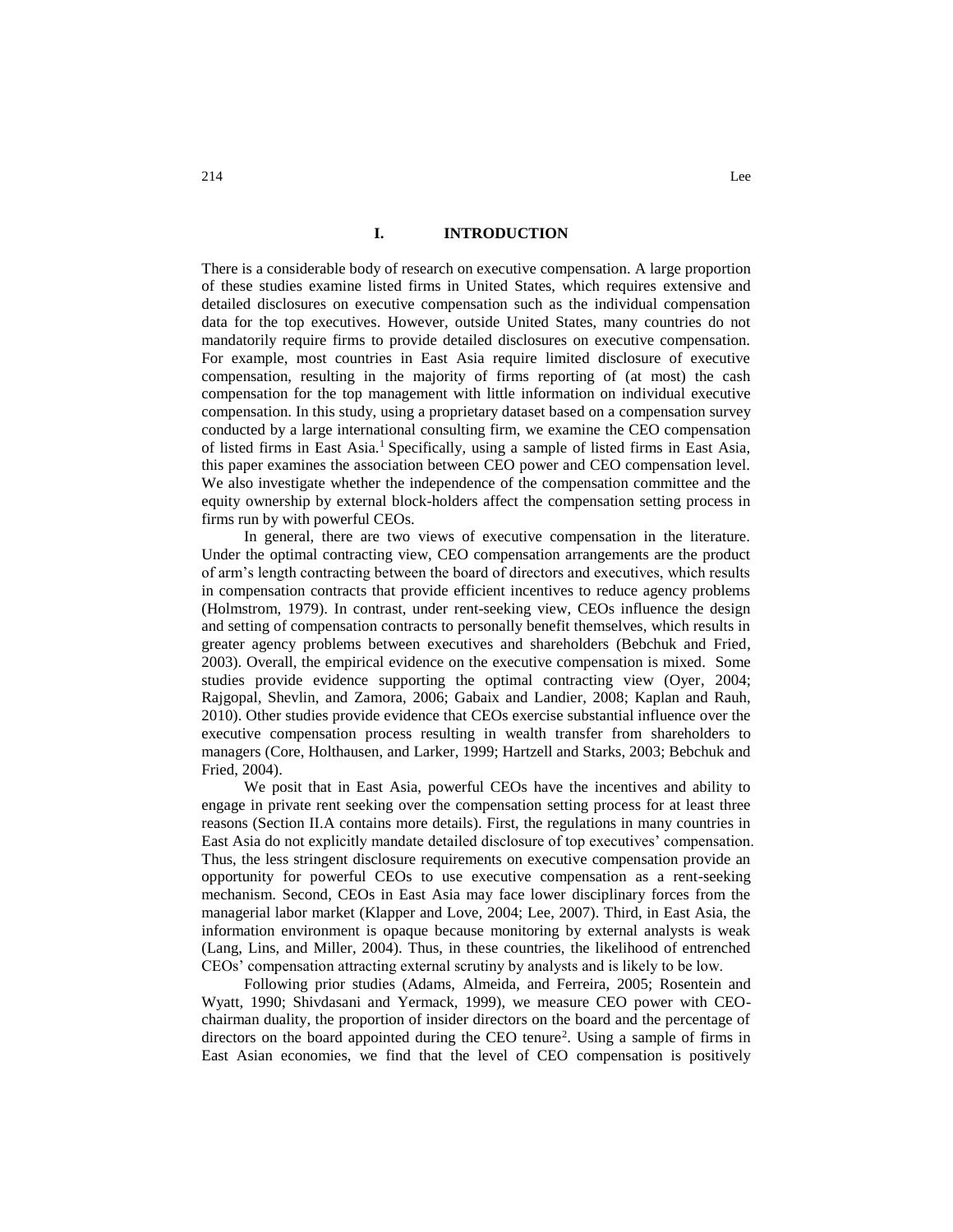associated with CEO power. In other words, after controlling for the economic determinants of executive compensation, we find that more powerful CEOs receive higher compensation level. This result is robust across several measures of CEO power such as CEO-chairman duality, the proportion of insider directors on the board and the percentage of directors appointed during the CEO tenure. The result supports the agency hypothesis that powerful CEOs are more likely to pursue private benefits at shareholders' expense. Moreover, we find that the positive association between the level of CEO compensation and CEO power is less pronounced in firms with higher proportion of independent directors on their compensation committee. This result indicates that in firms helmed by powerful CEOs, the CEOs receive lower level of compensation when more effective compensation committees monitor the CEO compensation setting process. Furthermore, we document that in firms with powerful CEOs, the sub-sample of firms with higher external block-holders have lower CEO compensation levels. This result is consistent with the notion that external blockholders play an important corporate governance role to reduce excessive CEO compensation levels in firms run by powerful CEOs.

Our second set of tests examines the pay-performance sensitivity of firms with CEO power. Consistent with the rent-seeking hypothesis, we find that CEO payperformance sensitivity is lower in firms with powerful CEOs. Thus, the changes in the compensation of powerful CEOs are less sensitive to changes in firm performance. We also document that the lower pay-performance sensitivity in firms with powerful CEOs is mitigated by external block-holders and the proportion of outside directors on the compensation committee. Collectively, these results suggest that in firms run by more powerful CEOs, better monitoring by block-holders and independent compensation committee increases the sensitivity of CEO compensation to firm performance.

Our third set of tests investigates whether the positive association between CEO compensation and CEO power affect future firm performance. Following Core, Holthausen, and Larker (1999), to distinguish the optimal contracting and rent seeking hypothesis, we examine the association between excessive CEO compensation arising from the CEO power and future firm performance, proxied by subsequent operating performance and future stock returns. If excessive CEO compensation associated with CEO power reflects omitted economic determinants of CEO compensation, we expect a positive association (or no association) between excessive CEO compensation and subsequent firm performance. However, if excessive CEO compensation associated with CEO power reflects unresolved agency problems, we expect a negative association between excessive CEO compensation and subsequent firm performance.

We find that excessive CEO compensation arising from CEO power is associated with lower subsequent operating profitability and lower future stock return. Thus, our result suggests that excessive CEO compensation from higher CEO power reflects unresolved agency problems. Moreover, the negative association between excessive CEO compensation and future firm performance is less pronounced in firms with higher proportion of independent directors on their compensation committee and those with higher proportion of equity held by external block-holders. Collectively, our results are consistent with the rent-seeking hypothesis, namely that powerful CEOs will influence their own compensation packages to the detriment of shareholders.

Our paper makes several contributions. First, we show that in firms run by powerful CEOs, excessive CEO compensation is a channel of shifting wealth from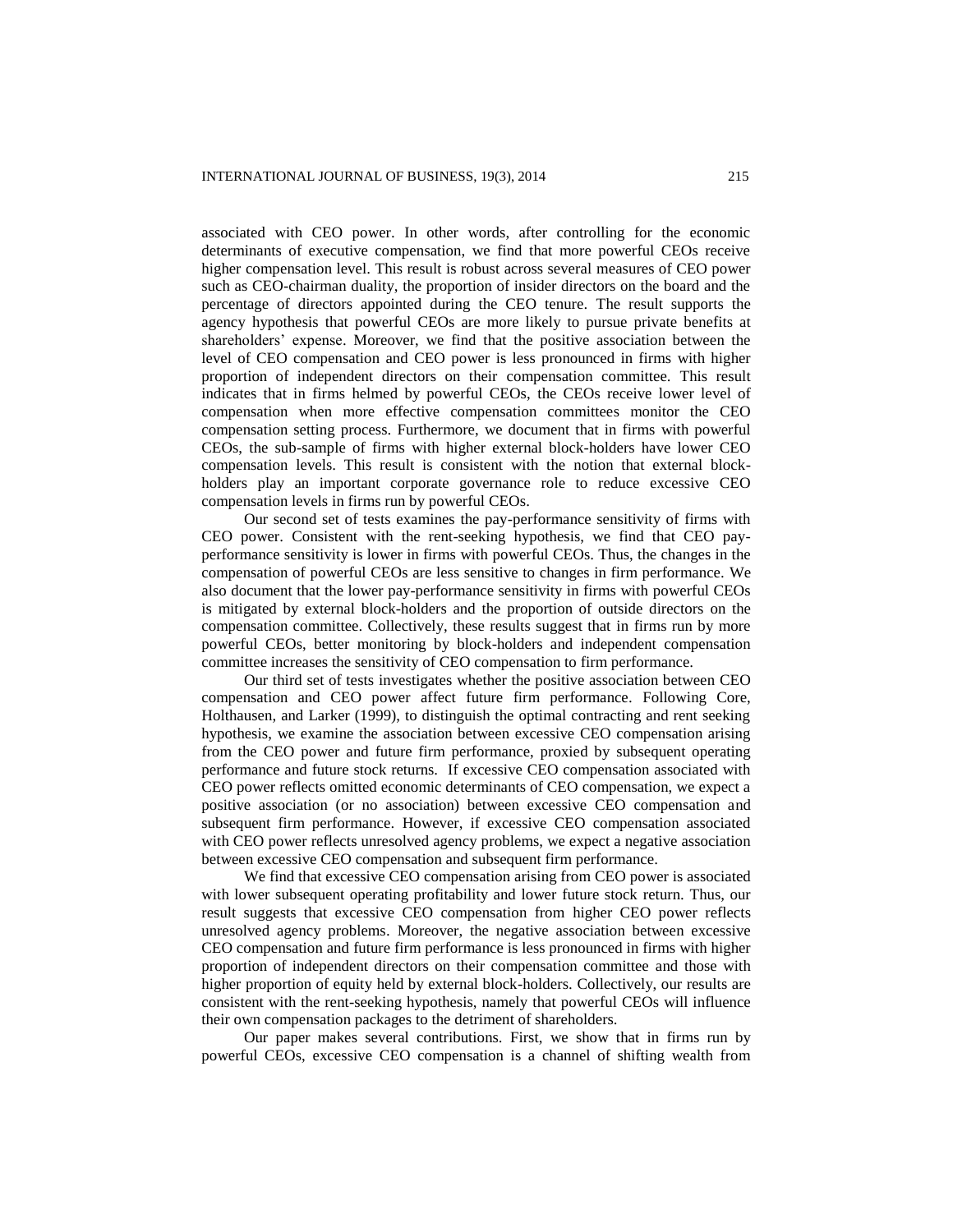shareholders to managers (Bebchuk and Fried, 2003 and 2004). Second, prior studies provide mixed evidence on the association between CEO compensation and the structure of compensation committee. Using a sample of US firms, Anderson and Bizjak (2003) find no association between the independence of the compensation committee and CEO compensation<sup>3</sup>. In contrast, Vafeas (2003) provides some evidence that CEO compensation is negatively associated with the proportion of independent directors on the compensation committee. Our paper contributes to this stream of literature by documenting that the positive association between CEO power and CEO compensation is mitigated by the proportion of independent directors on the compensation committee. More generally, our result provides evidence that effective compensation committees constrain the CEO's influence over his compensation. Third, we shed light on the role of external block-holders in curtailing the ability of powerful CEOs to earn excessive compensation level in firms from countries with weak investor protection. This result complements prior finding on the corporate governance role of block-holders in improving valuation of firms in countries with weak investor protection (Lins, 2003; Dennis and McConnell, 2003).

Section II reviews related prior literature and formulates the hypothesis. Section III describes the sample construction and method. Section IV presents the results. Section V contains the conclusions.

### **II. PRIOR LITERATURE AND HYPOTHESIS**

### **A. CEO Compensation and CEO Power**

We posit that in East Asia, powerful CEOs have the incentives and ability to engage in private rent seeking over the compensation setting process for at least three reasons. First, unlike the extensive disclosure requirements on top executives' compensation in the United States, the laws and regulations in many countries in East Asia do not explicitly mandate detailed disclosure of top executives' compensation. Consequently, in practice, many firms in East Asia do not provide detailed disclosure of individual compensation of top executives and these firms often cite "confidentiality reasons" as a main reason for not disclosing detailed compensation information on their top executives<sup>4</sup>. Thus, ex ante, the less stringent disclosure requirements on executive compensation provide an opportunity for powerful CEOs to use executive compensation as a rent-seeking mechanism. Second, CEOs in East Asia may face lower disciplinary forces from the managerial labor market (Dennis and McConnell, 2003; Lee, Lee, and Yeo, 2009). Defond and Hung (2004) find that in countries with weak investor protection, CEO turnover is less associated with poor firm performance. Similarly, Lel, and Miller (2008) find that in firms from weak investor protection countries that cross-list in exchanges that do not require stringent investor protection, CEO turnover is not sensitive to firm performance. Third, in East Asia, the information environment is opaque because monitoring by external analysts is weak. Based on a sample of emerging economies, Lang, Lins, and Miller (2004) find firms with entrenched managers have low analyst following. Thus, the likelihood of entrenched CEOs' compensation attracting external scrutiny by analysts and media in East Asia is likely to be low.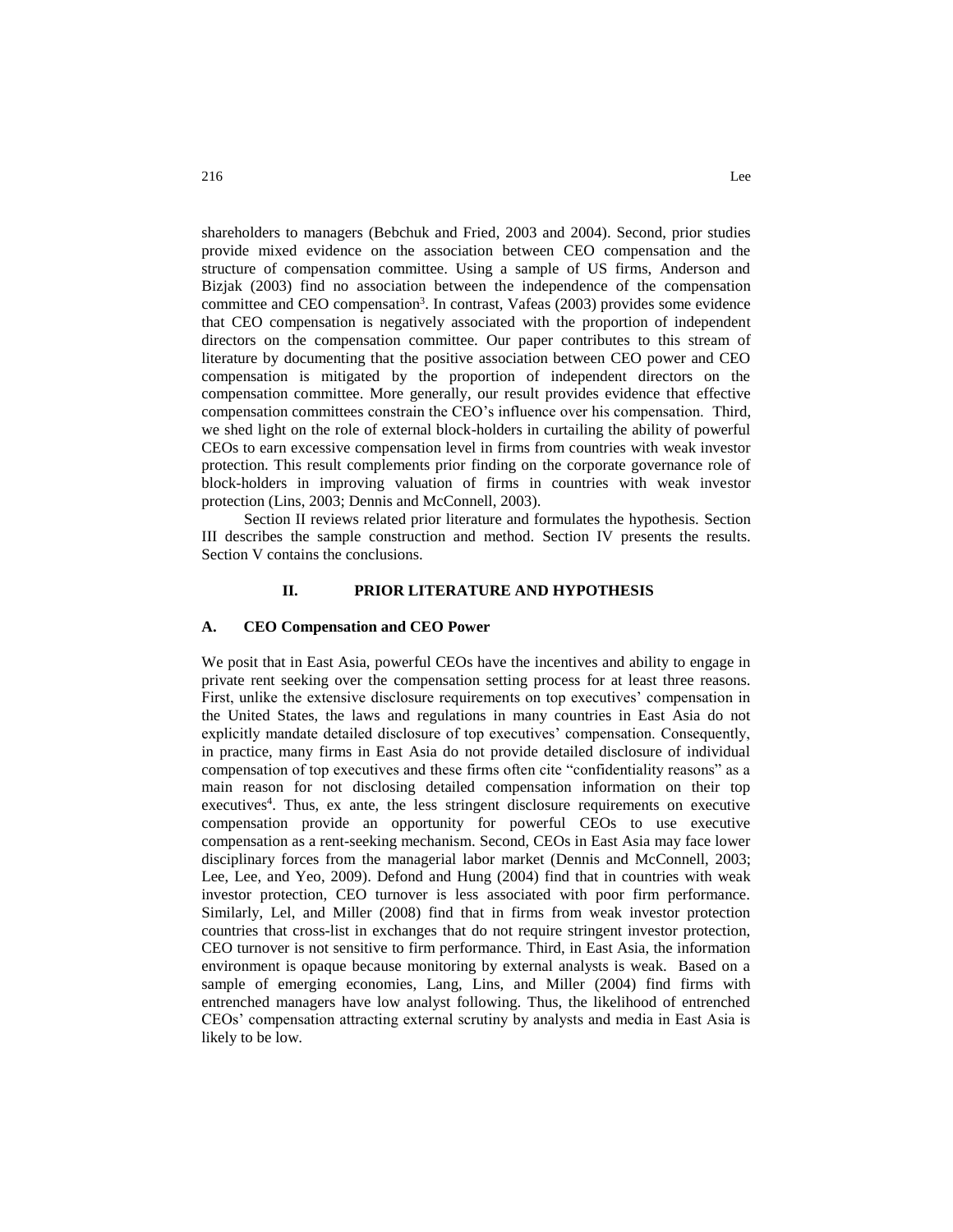In contrast, based on the optimal contracting theory, it is possible that more powerful CEOs are more talented managers. Hence, an alternative argument is that powerful CEOs receive higher compensation because firms compete to attract high quality professional CEO (Oyer, 2004; Rajgopal, Shevlin, and Zamora, 2006). Thus, the association between CEO compensation and CEO power is ultimately an empirical question.

If the rent-extraction hypothesis dominates the optimal contracting hypothesis in the setting of executive compensation in East Asia, we predict that:

H1: CEO compensation level is positively associated with CEO power<sup>5</sup>.

## **B. Structure of Compensation Committee and CEO Compensation**

Prior studies find that firms with weaker strong corporate governance structures have excessive CEO compensation level (Core, Holthausen, and Larcker, 1999). Since compensation committees are responsible for establishing, administering and monitoring CEO compensation contracts, the corporate governance quality of these committees directly affects executive compensation (Bebchuk and Fried, 2003). Committees with high governance quality can mitigate agency problems, and thus enhance incentive alignment. In this study, we examine a key corporate governance quality of compensation committees – their independence. We posit that the greater the independence of the compensation committee, the greater the incentive alignment in the CEO compensation contracts.

The empirical evidence on the association between compensation committee independence and CEO compensation is mixed. On one hand, some studies find little evidence that greater compensation committee independence reduces opportunistic CEO pay structure. Daily, John, Ellstrand, and Dalton (1998) find that participation of insider directors and CEOs on compensation committee is not related to the excessive level of CEO compensation. Based on a sample of US firms, Anderson and Bizjak (2003) find that CEO pay levels, pay mix and pay sensitivities are largely unrelated to compensation committee independence<sup>6</sup>. On the other hand, other studies provide evidence that greater compensation committee independence is associated with greater pay-performance sensitivity. Based on a sample of US firms, Vafeas (2003) provides some evidence that firms grant less fixed pay and more contingent  $pay<sup>7</sup>$  to CEOs when more outside directors serve in the compensation committee. Similarly, using United Kingdom firms, Conyon and Peck (1998) find that the sensitivity of top management's compensation to performance is an increasing function of the proportion of outside directors in the compensation committee.

Our maintained assumption is that if outsider directors are effective monitors over the pay setting process, then powerful CEOs in firms with higher proportion of outsiders in their compensation committee will receive lower compensation levels than those in firms with lower proportion of outsiders in their compensation committee. An alternative hypothesis is that powerful CEOs dominate the compensation committee in setting CEO compensation (Bebchuk and Fried, 2003)<sup>8</sup>. If the compensation committee is ineffective in Asia, then compensation committee independence should not affect the association between CEO power and CEO compensation. Ultimately, in our sample of Asian economies, whether compensation committee is effective in curbing the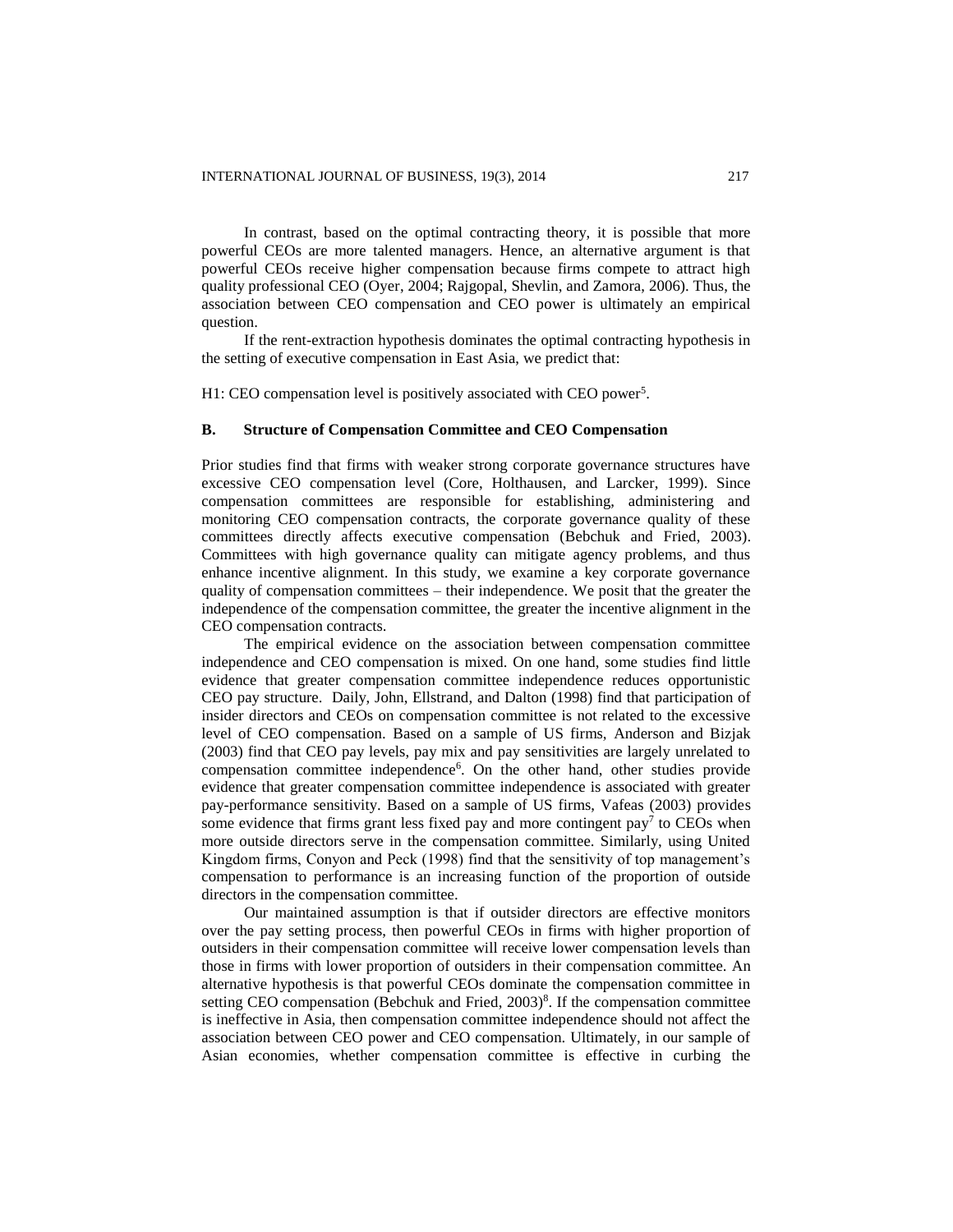opportunistic actions of powerful CEOs over the CEO compensation setting process is an empirical issue.

Under the assumptions that (i) the rent-extraction hypothesis dominates the optimal contracting hypothesis in the setting of executive compensation in firms run by powerful CEOs in East Asia, and, (ii) compensation committees are effective monitors in East Asia, we expect that high proportion of outside directors on the compensation committee constrains the opportunistic actions of powerful CEOs over the CEO compensation setting process. Thus, we predict that:

H2: In firms with powerful CEOs, CEO compensation level is lower in the sub-sample of firms with higher compensation committee independence.

## **C. Large Non-management Shareholder and CEO Compensation**

There is considerable evidence that large external shareholders play an important corporate governance role (Shleifer and Vishny, 1997; Lee, Lev, and Yeo, 2007). Lins (2003) finds firm valuation finds that large non-management blockholders can mitigate the firm valuation discount associated with managerial entrenchment. In studies of CEO turnover, Kang and Shivdasani (1995) and Denis, Denis, and Sarin (1997) find that the sensitivity of CEO turnover to performance is higher in firms with a large nonmanagement shareholder.

In the area of executive compensation, prior studies find that stronger monitoring by large external shareholders constrains excessive executive compensation packages. Core, Holthausen, and Larcker (1999) find that CEO compensation level is negatively associated with presence of an external blockholder who owns at least 5% of the equity. Bertrand and Mullainathan (2001) find that CEO compensation is positively associated with luck, where luck is defined as changes in firm performance that are beyond the CEO's control<sup>9</sup> . An example of "pay for luck" is an increase in compensation for CEO following an increase in world price of oil. They find that pay for luck is lower when large external block-holder sits on the board. Furthermore, they find that there is higher pay for luck as CEO tenure increases but this positive relation is mitigated in firms with large external block-holder. Thus, monitoring by large external block-holder constrains the ability of entrenched CEOs set their own pay. Hartzell and Stark (2003) find a positive relation between institutional investors' equity ownership and the payperformance sensitivity of managerial compensation.

In sum, external block-holders have better monitoring incentives to influence a firm's decision making including its executive compensation policies. Under the assumptions that (i) the rent-extraction hypothesis dominates the optimal contracting hypothesis in the setting of executive compensation in firms run by powerful CEOs in East Asia, and, (ii) block-holders play an effective corporate governance role over entrenched managers, we predict that more effective monitoring by block-holders reduces the ability of powerful CEOs to undertake private rent-seeking activities.<sup>10</sup> Thus, our third hypothesis is:

H3: In firms in powerful CEOs, CEO compensation level is lower in the sub-sample of firms with higher equity ownership by large external block-holders.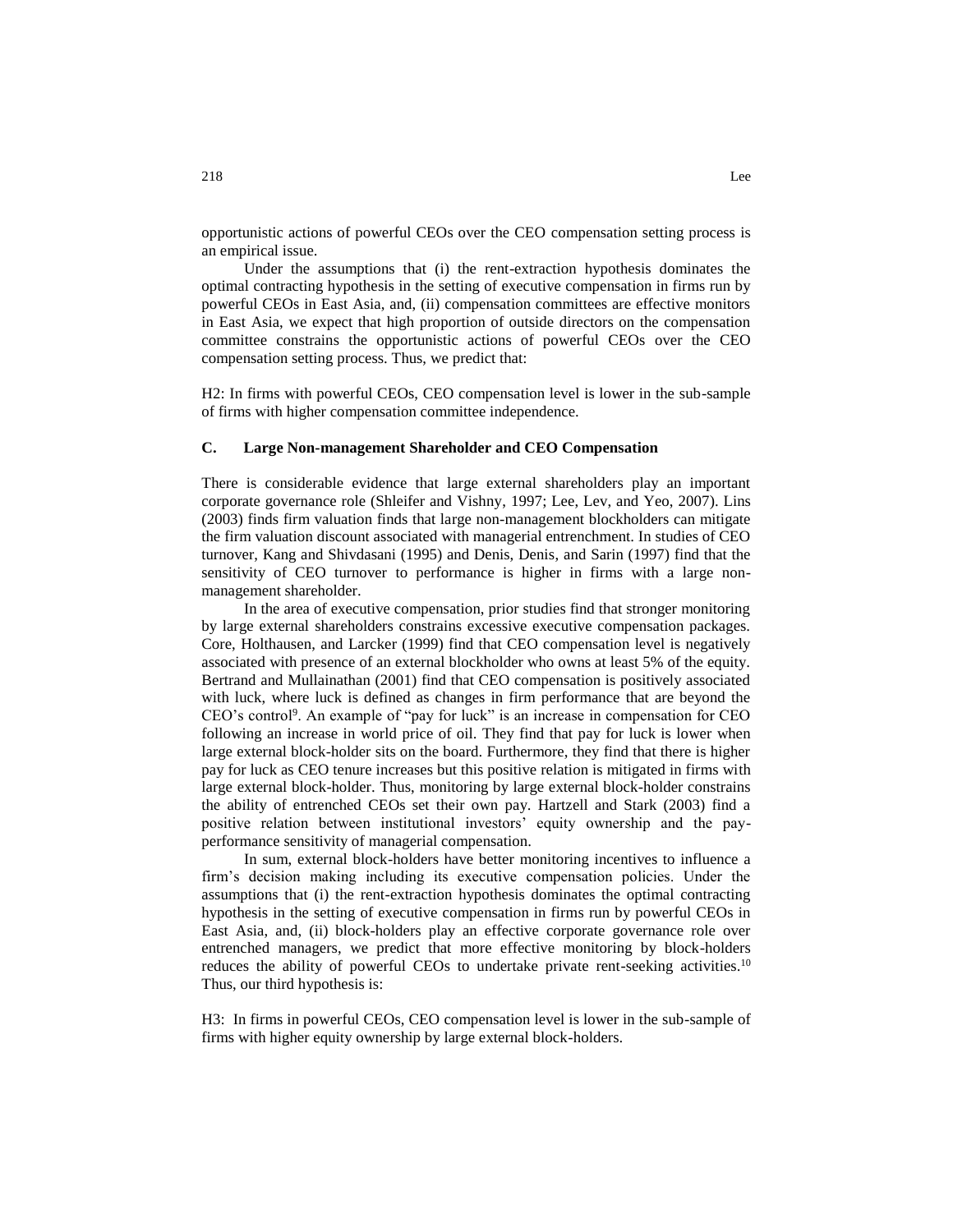## **III. DATA AND METHOD**

#### **A. Sample**

Our initial sample consists of CEOs in seven East Asian economies (comprising Indonesia, Malaysia, Philippines, Singapore, Thailand, Hong Kong and Taiwan) from fiscal year 2000 to 2007 covered in a proprietary survey conducted by a large international human resources consulting firm with a regional headquarter in Asia. This survey contains data on the name of the CEOs, CEO tenure, CEO age and CEO compensation. We manually collect data on compensation committee and block-holders from the annual reports of the companies. We obtain financial statement variables from the Worldscope database. These data requirements yield a sample of 2,795 CEO-year observations from 2000 to 2007. The sample contains 536 different CEOs at 402 different companies.

### **B. Measures of CEO Power**

In our tests examining the effect of CEO power on compensation, we study several of the power measures that have been considered in the literature. As the concept of CEO power has multiple dimensions (Adams, Almeida, and Ferreira, 2005), showing that our results hold across different measures is useful in documenting the robustness of our results. We construct three measures of CEO power.

Following Adams, Almeida, and Ferreira (2005), our first measure of power is, an index (CEOCHAIR) of CEO personal influence over the board. Specifically, CEOCHAIR is a dummy variable that equals one if the CEO is the chairman of the board of directors, and zero otherwise.

Our second measure of CEO power captures the bargaining power of the CEO over the board of directors. Agency theory suggests that insider directors, whose incentives are more aligned to support the CEOs, are less effective monitors compared to outsider directors (Rosenstein and Wyatt, 1990; Weisbach, 1988). Thus, the higher the proportion of insider directors on the board, the higher is the CEO power. We define an insider director as a director who is a current or former executive officer employed by the firm or if the director has related party transactions with the company. We define INSIDER as the number of insider directors divided by the board size at the end of the fiscal year. Higher INSIDER implies lower board monitoring of CEO and thus, higher CEO power.

Our third measure of CEO power captures the actual or potential obligation a director may have to the CEO for being appointed during the CEO's tenure (Shivdasani and Yermack, 1999). The key idea is that directors who are appointed by the CEO are less likely to monitor the CEO. Thus, the higher the percentage of such board members, the more likely it is that the CEO will be able to exert power over the board members. We construct the percentage of the board of directors appointed during the CEOs tenure (APPOINT) based on the information when each director was appointed to the board.

We also construct a composite index of CEO power (CEOPOWER) based on a principal components analysis of the three empirical measures of CEO power (CEOCHAIR, INSIDER and APPOINT). We scale the composite index of CEO power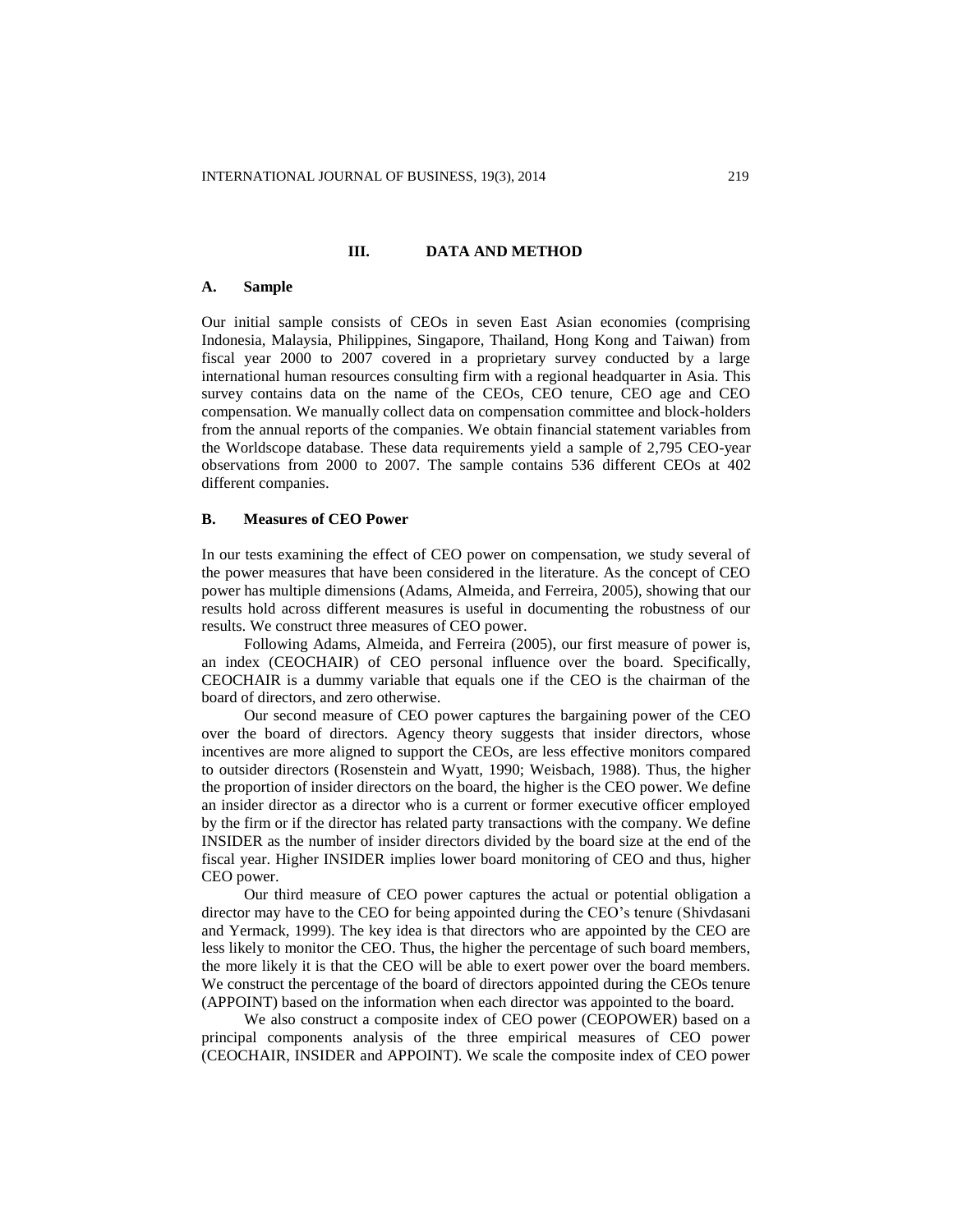(CEOPOWER) from zero to one so that higher values of CEOPOWER denote higher CEO power.

## **C. Empirical Model**

Following Core, Holthausen, and Larcker (1999), we employ the following empirical model to test our hypothesis:-

```
Log(TOTALCOMP<sub>it</sub>) = \beta_0 + \beta_1POWER<sub>it-1</sub> + \beta_2POWER<sub>it-1</sub>* CCOUT<sub>it-1</sub>
                     + β_3POWER<sub>it-1</sub> * BLOCK<sub>it-1</sub> +β_4CCOUT<sub>it-1</sub>
                      + \beta_5BLOCK_{it-1} + \beta_6LOGSALE_{it-1} + \beta_7 MTB_{it-1}+ \beta_8ROA_{it-1} + \beta_9RET_{it-1} + \beta_{10}STDROA_{it-1}+ \beta_{11}STDRET<sub>it-1</sub> + \beta_{12}TENURE<sub>it-1</sub> + \beta_{13}AGE<sub>it-1</sub>
                      + YEAR + COUNTRY + \varepsilon<sub>it-1</sub> (1)
```
where

**Dependent variable:**  $\text{TOTALCOMP}_t = \text{CEO's total compensation in year t where total$ compensation consists of salary, bonus, value of restricted stock granted, value of stock options granted, long-term incentive payout and other pay for the CEO in year t.

**Test variables:** POWER = One of the four empirical measures of CEO power (discussed in Section III.B): CEOCHAIR  $=$  A dummy variable that equals one if the CEO is the chairman of the board of directors, and zero otherwise. INSIDER = The number of insider directors divided by the board size at the end of the fiscal year. We define an insider director as a director who is a current or former executive officer employed by the firm or if the director has related party transactions with the company. APPOINT= The percentage of the board of directors appointed during the CEOs tenure.  $CEOPOWER = A$  composite index of CEO power based on a principal components analysis of the three empirical measures of CEO power (CEOCHAIR, INSIDER and APPOINT). We scale the composite index of CEO power (CEOPOWER) from zero to one so that higher values of CEOPOWER denote higher CEO power. CCOUT= Proportion of outside directors in the compensation committee at the end of year. We define an outside director as a director who is not a current or former employee of the company and he has no related party transactions with the company. BLOCK  $=$ Common equity ownership held by external block-holders at the end of year where a block-holder is a non-management shareholder who owns at least 5% of the common equity of the company.

**Control variables:** LOGSALE = Natural logarithm of total sale for the year. MTB = Market value of common equity divided by book value equity at the end of year. ROA  $=$  Income after tax divided by average total assets for year. RET  $=$  Firm's stock return for the fiscal year. STDROA = Standard deviation of return on assets over the prior five years. STDRET = Standard deviation of stock returns over the prior five years. TENURE =  $CEO$ 's tenure at the firm at the end of the year.  $AGE = CEO$ 's age at the end of the year. YEAR = Dummy variables for years. COUNTRY = Dummy variables for countries.  $\varepsilon_{i+1}$  = Error term; subscripts i and t are for firm and year, respectively.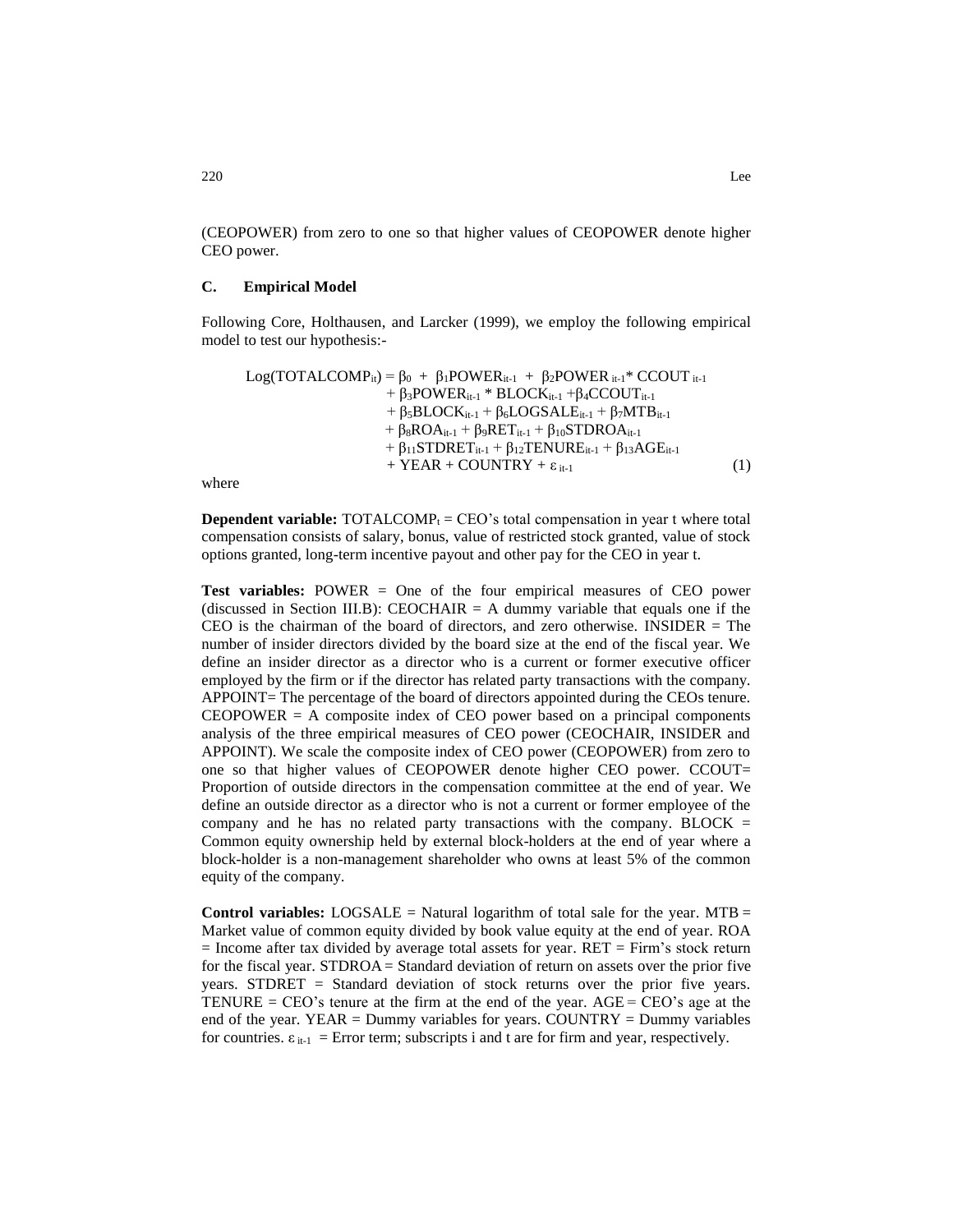Our primary test variable is CEO power. Hypothesis H1 predicts the level of CEO compensation is positively associated CEO power. Thus, we expect coefficient  $\beta_1$ to be positive. If high proportion of outside directors on the compensation committee curbs excessive CEO compensation level, we expect coefficient  $\beta_4$  to be negative. Hypothesis H2 predicts that the positive association between the level of CEO compensation and CEO power is less pronounced in firms with compensation committee comprising higher proportion of independent directors. Thus, we expect coefficient  $β_2$  to be negative.

If larger equity ownership by large block-holders implies stronger monitoring over the compensation setting process, we expect coefficient  $\beta_5$  to be negative. Hypothesis H3 predicts that in firms with powerful CEOs, the sub-sample of firms with higher external block-holders have lower CEO compensation. Hence, coefficient  $β_3$  is expected to be negative.

As for the control variables, we include economic determinants of CEO compensation previously documented in the literature (Smith and Watts, 1992; Anderson and Bizjak, 2003). These include firm size (LOGSALE), growth opportunities (MTB), operating performance (ROA), stock return performance (RET), firm risk (STDROA and STDRET), CEO tenure (TENURE), CEO age (AGE), year and industry fixed effects. Core, Holthausen and Larcker (1999) argue that CEO compensation is positively related to firm size, return on assets, current year stock returns, market-to-book ratio, CEO tenure and CEO age. If CEO is compensated for higher firm risk, we expect CEO compensation to be positively related to standard deviation of return on assets over the prior five years and standard deviation of stock returns over the prior five years.

### **IV. RESULTS**

### **A. Descriptive Statistics**

Table 1 reports the descriptive statistics. Mean CEO total compensation is USD 2.962 million. In 52% of the sample, the CEO also chairs the board of directors. The mean percentage of insider directors on the board is 61%. The mean proportion of directors on the board appointed during the CEO tenure is 40%. On average, 48% the compensation committee consists of outside directors. Mean equity ownership by external block-holders is 29%.

Table 2 presents the Spearman correlations among the variables used in this study. Several points are noteworthy. First, CEO total compensation is positively associated with all three proxies of CEO power (CEOCHAIR, INSIDER and APPOINT) at the 5% level or better. Second, CEO total compensation is negatively associated with the proportion of outside directors on the compensation committee and the proportion of equity ownership held by external block-holders at the 5% and 1% level respectively. Thus, stronger corporate structures such as higher independence on the compensation committee and higher equity ownership by block-holders are associated with lower CEO compensation level.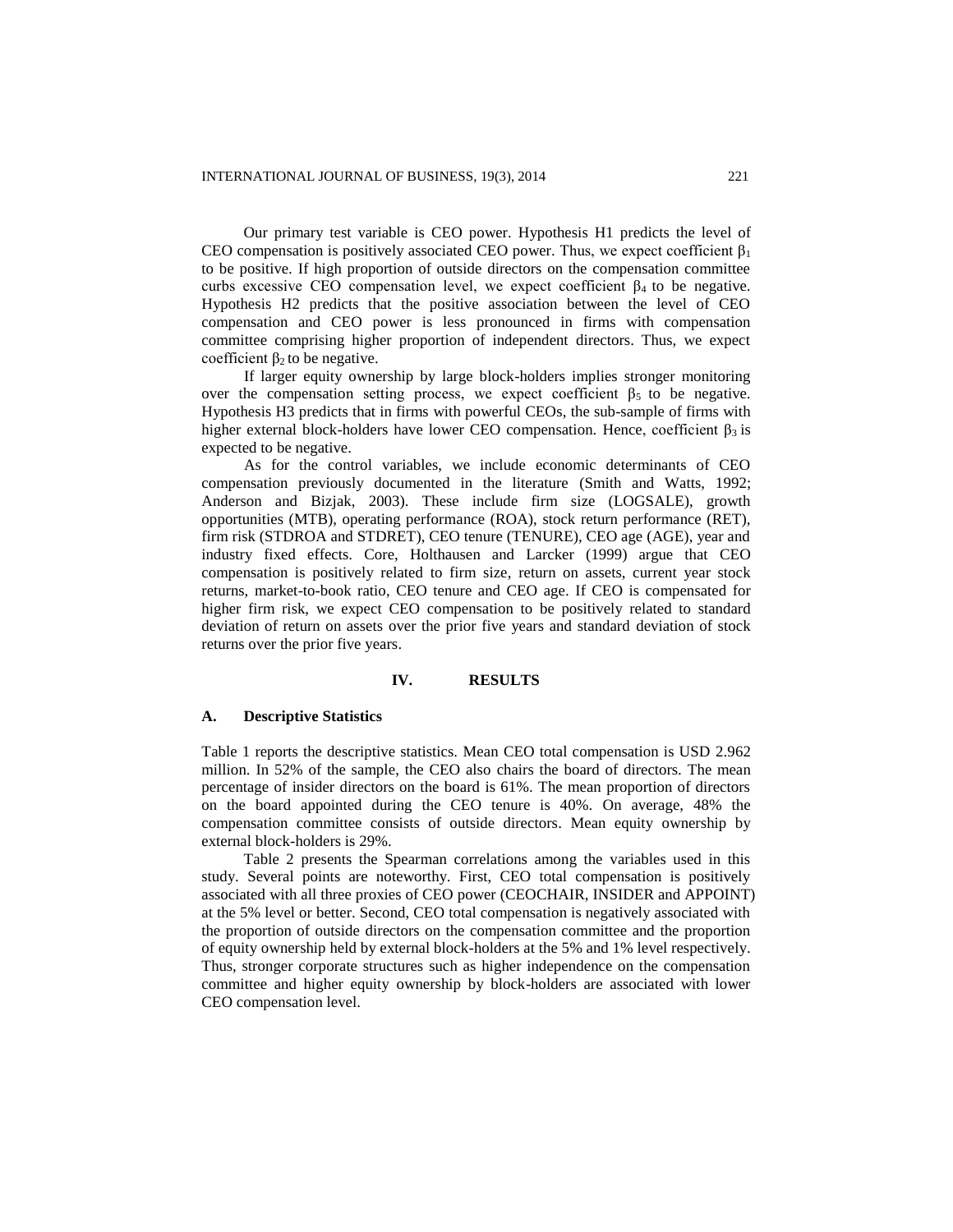**Table 1** Descriptive statistics for the variables with sample consisting of 2,795 firm-year observations from 2000 to 2007

|                                    | Mean  | 25 <sup>th</sup><br>Percentile | Median       | 75 <sup>th</sup><br>Percentile | Standard<br>Deviation |
|------------------------------------|-------|--------------------------------|--------------|--------------------------------|-----------------------|
| <b>TOTALCOMP</b><br>(US\$ million) | 2.962 | 0.381                          | 1.672        | 2.905                          | 1.973                 |
| <b>CEOCHAIR</b>                    | 0.521 | $\overline{0}$                 | $\mathbf{1}$ | 1                              | 0.467                 |
| <b>INSIDER</b>                     | 0.618 | 0.294                          | 0.552        | 0.719                          | 0.325                 |
| <b>APPOINT</b>                     | 0.405 | 0.186                          | 0.436        | 0.632                          | 0.387                 |
| <b>CEOPOWER</b>                    | 0.495 | 0.267                          | 0.514        | 0.702                          | 0.296                 |
| <b>CCOUT</b>                       | 0.483 | 0.257                          | 0.471        | 0.718                          | 0.365                 |
| <b>BLOCK</b>                       | 0.291 | 0.019                          | 0.235        | 0.314                          | 0.271                 |
| <b>SALES</b>                       | 3,229 | 871                            | 2,903        | 4,352                          | 3,516                 |
| <b>MTB</b>                         | 1.518 | 1.012                          | 1.496        | 2.312                          | 0.864                 |
| <b>ROA</b>                         | 0.082 | 0.026                          | 0.075        | 0.098                          | 0.067                 |
| <b>RET</b>                         | 0.201 | 0.035                          | 0.122        | 0.328                          | 0.259                 |
| <b>STDROA</b>                      | 0.157 | 0.096                          | 0.178        | 0.285                          | 0.372                 |
| <b>STDRET</b>                      | 0.221 | 0.157                          | 0.215        | 0.342                          | 0.304                 |
| <b>TENURE</b>                      | 9.624 | $\overline{7}$                 | 9            | 14                             | 7.951                 |
| AGE                                | 54.16 | 46                             | 51           | 59                             | 13.22                 |

Variable definitions:

TOTALCOMP = salary, bonus, value of restricted stock granted, value of stock options granted, long-term incentive payout and other pay for the CEO in the fiscal year. CEOCHAIR = a dummy variable that equals one if the CEO is the chairman of the board of directors, and zero otherwise. INSIDER = the number of inside directors divided by the board size at the end of the fiscal year. We define an inside director as a director who is a current or former executive officer employed by the firm or if the director has related party transactions with the company. APPOINT= the percentage of the board of directors appointed during the CEOs tenure. CEOPOWER = a composite index of CEO power based on a principal components analysis of the three empirical measures of CEO power (CEOCHAIR, INSIDER and APPOINT). We scale the composite index of CEO power (CEOPOWER) from zero to one so that higher values of CEOPOWER denote higher CEO power. CCOUT = proportion of outside directors in the compensation committee at the end of year. An outside director is not a current or former employee of the company and he has no related party transactions with the company. BLOCK = common equity ownership held by external block-holders at the end of year. A blockholder is a non-management shareholder who owns at least 5% of the common equity of the company. LOGSALE = natural logarithm of total sale for the year.  $MTB$  = market value of common equity divided by book value equity at the end of year. ROA = income after tax divided by average total assets for the year.  $RET = firm's stock return for the year. STDROA = standard deviation of return on assets over the prior five$ years. STDRET = standard deviation of stock returns over the prior five years. TENURE= Number of years that the CEO served at the company. AGE = CEO's age at the end of year.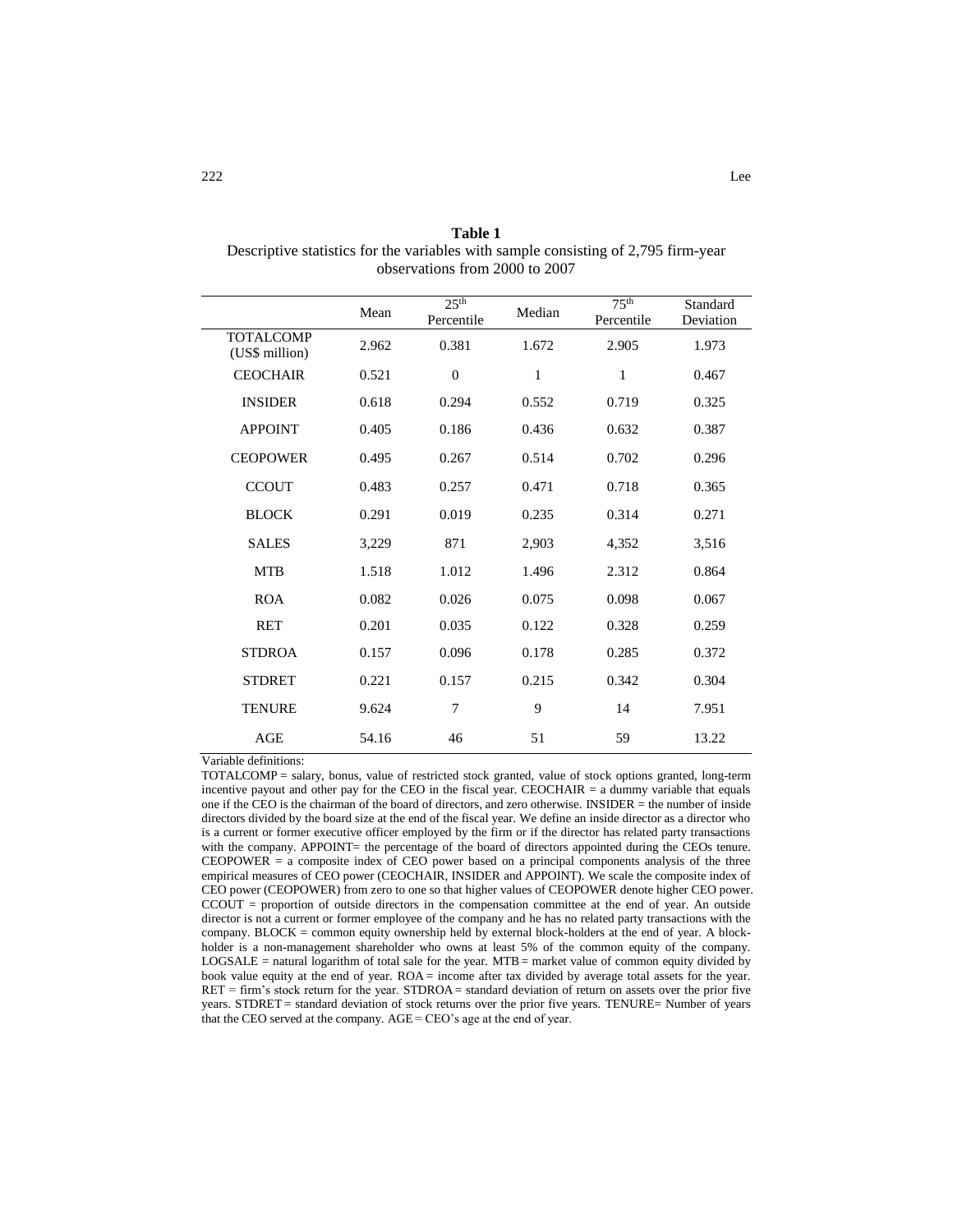## **Table 2** Spearman correlations

|                     |  |  |  |  | This table reports the Spearman correlation coefficients among the variables. The sample consists of 2,795 |  |  |
|---------------------|--|--|--|--|------------------------------------------------------------------------------------------------------------|--|--|
|                     |  |  |  |  | firm-year observations from 2000 to 2007. The two-tailed p-values are in parentheses. All variables are    |  |  |
| defined in Table 1. |  |  |  |  |                                                                                                            |  |  |

|                  | <b>TOTAL</b><br><b>COMP</b> | <b>CEO</b><br><b>CHAIR</b> |                    | <b>INSIDER APPOINT</b> | <b>CEO</b><br><b>POWER</b> |                 |                    | <b>CCOUT BLOCK LOGSALE</b> |
|------------------|-----------------------------|----------------------------|--------------------|------------------------|----------------------------|-----------------|--------------------|----------------------------|
| <b>TOTALCOMP</b> | 1                           |                            |                    |                        |                            |                 |                    |                            |
| <b>CEOCHAIR</b>  | 0.375<br>(0.03)             | 1                          |                    |                        |                            |                 |                    |                            |
| <b>INSIDER</b>   | 0.406<br>(0.01)             | 0.272<br>(0.04)            | $\mathbf{1}$       |                        |                            |                 |                    |                            |
| <b>APPOINT</b>   | 0.391<br>(0.02)             | 0.316<br>(0.03)            | 0.302<br>(0.05)    | 1                      |                            |                 |                    |                            |
| <b>CEOPOWER</b>  | 0.478<br>(<0.01)            | 0.375<br>(0.03)            | 0.437<br>(0.01)    | 0.411<br>(0.01)        | 1                          |                 |                    |                            |
| <b>CCOUT</b>     | $-0.205$<br>(0.04)          | $-0.162$<br>(0.04)         | $-0.274$<br>(0.02) | 0.203<br>(0.01)        | 0.217<br>(0.04)            | 1               |                    |                            |
| <b>BLOCK</b>     | $-0.381$<br>(0.01)          | 0.175<br>(0.08)            | $-0.062$<br>(0.09) | $-0.115$<br>(0.06)     | 0.190<br>(0.28)            | 0.265<br>(0.07) | 1                  |                            |
| <b>LOGSALE</b>   | 0.562<br>(<0.01)            | 0.083<br>(0.16)            | 0.027<br>(0.39)    | 0.103<br>(0.12)        | 0.164<br>(0.32)            | 0.132<br>(0.14) | 0.297<br>(0.06)    | $\mathbf{1}$               |
| <b>MTB</b>       | 0.207                       | $-0.193$                   | $-0.105$           | $-0.113$               | $-0.175$                   | 0.089           | 0.172              | 0.302                      |
| <b>ROA</b>       | (0.12)<br>0.421             | (0.07)<br>$-0.162$         | (0.08)<br>$-0.115$ | (0.05)<br>$-0.092$     | (0.03)<br>$-0.102$         | (0.26)<br>0.117 | (0.09)<br>0.083    | (0.04)<br>0.265            |
|                  | (0.03)<br>0.295             | (0.11)<br>0.043            | (0.17)<br>0.091    | (0.08)<br>0.035        | (0.19)<br>$-0.131$         | (0.12)<br>0.083 | (0.17)<br>0.051    | (0.13)<br>0.120            |
| <b>RET</b>       | (0.06)<br>0.159             | (0.25)<br>0.168            | (0.29)<br>0.062    | (0.17)<br>0.079        | (0.08)<br>0.063            | (0.19)<br>0.082 | (0.32)<br>0.113    | (0.18)<br>0.027            |
| <b>STDROA</b>    | (0.06)<br>0.113             | (0.19)<br>0.082            | (0.22)<br>0.051    | (0.30)<br>0.094        | (0.41)<br>0.027            | (0.23)<br>0.103 | (0.29)<br>0.057    | (0.38)<br>0.094            |
| <b>STDRET</b>    | (0.15)                      | (0.15)                     | (0.29)             | (0.37)                 | (0.39)                     | (0.28)          | (0.30)             | (0.25)                     |
| <b>TENURE</b>    | 0.143<br>(0.19)             | 0.127<br>(0.08)            | 0.140<br>(0.03)    | 0.226<br>(0.01)        | 0.094<br>(0.37)            | 0.127<br>(0.09) | $-0.203$<br>(0.06) | 0.106<br>(0.21)            |
| <b>AGE</b>       | 0.096<br>(0.21)             | 0.085<br>(0.34)            | 0.162<br>(0.15)    | 0.091<br>(0.39)        | 0.051<br>(0.40)            | 0.062<br>(0.35) | 0.113<br>(0.22)    | 0.090<br>(0.28)            |

**Table 2 (continued)**

|            | <b>MTB</b>      | <b>ROA</b>      | <b>RET</b> | <b>STDRO</b><br>А | STDRET | <b>TENURE</b> | AGE |
|------------|-----------------|-----------------|------------|-------------------|--------|---------------|-----|
| <b>MTB</b> |                 |                 |            |                   |        |               |     |
| <b>ROA</b> | 0.162<br>(0.09) |                 |            |                   |        |               |     |
| RET        | 0.237<br>(0.11) | 0.192<br>(0.08) |            |                   |        |               |     |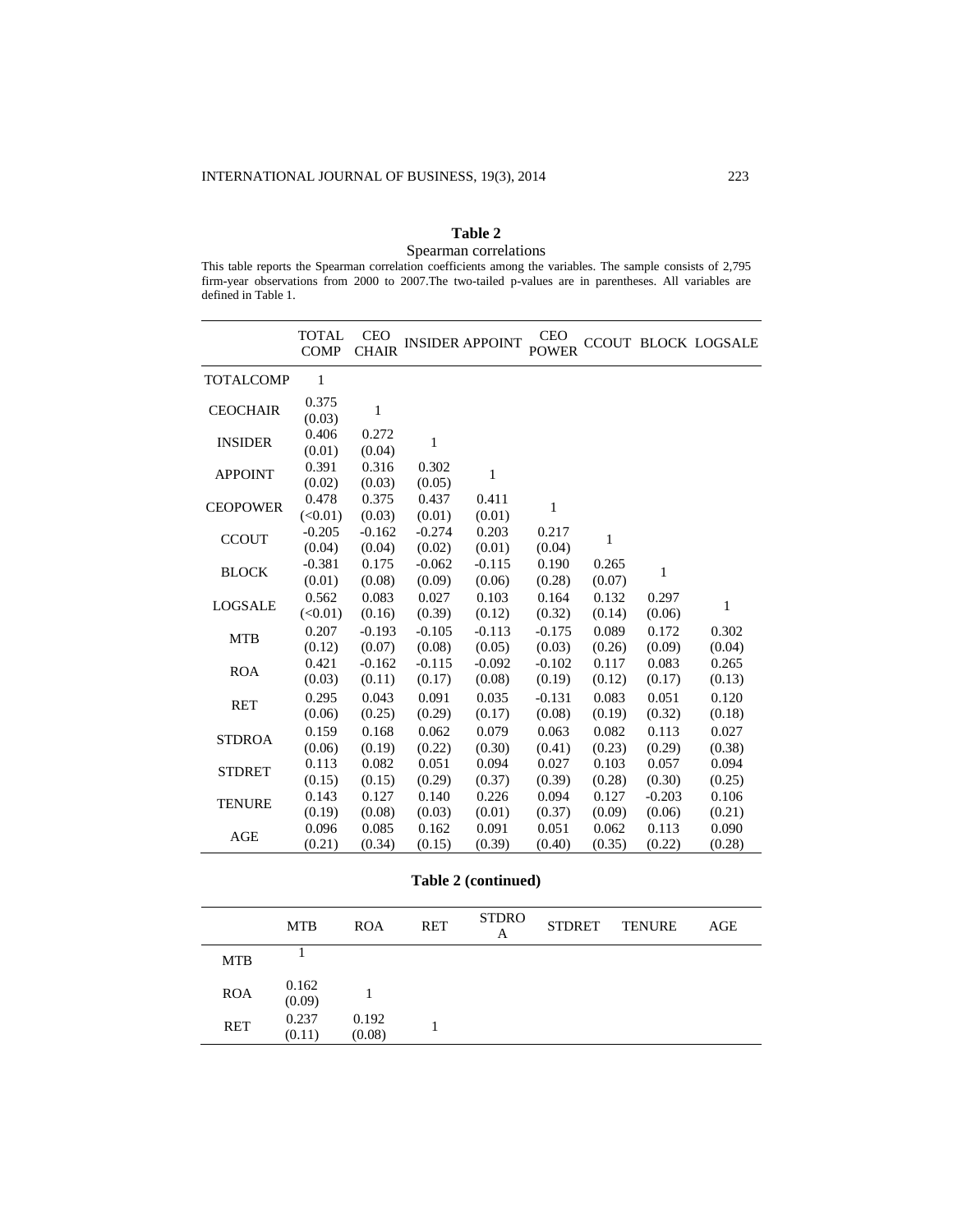| $-0.107$<br>(0.12) | 0.063<br>(0.28) |                 |  |  |
|--------------------|-----------------|-----------------|--|--|
| 0.053<br>(0.21)    | 0.142<br>(0.15) | 0.351<br>(0.08) |  |  |

0.051

0.040 (0.37)

 $(0.32)$  1

0.426

 $(0.08)$  1

0.026 (0.45)

0.073 (0.28)

### **B. Level of CEO Compensation**

Table 3 presents the results of regressions of level of CEO total compensation. In column (1), we examine the main effect of the three measures of CEO power on CEO compensation. Results indicate that all three measures of CEO power are positive and statistically significant at the 5% level or better. Specifically, the estimated coefficient on CEOCHAIR is positive and significant at the 5% level, suggesting that in firms in which CEO chairs the board director, CEOs receive higher level of compensation. The estimated coefficient on INSIDER is positive and significant at the 1% level, suggesting that CEO compensation level is positively associated with the proportion of insider directors on board. The estimated coefficient on APPOINT is positive and significant at the 1% level, suggesting that CEO compensation level is positively associated with the proportion of the board of directors appointed during the CEO tenure. Thus, the results suggest that after controlling for the economic determinants of CEO compensation, more powerful CEOs receive higher compensation levels. In terms of economic significance, based on the mean CEO compensation of US\$ 2,962,000, a onestandard deviation increase in CEOCHAIR, INSIDER and APPOINT increases CEO compensation level by US\$82,000, US\$101,000, and US\$146,000, respectively Thus, the results are economically meaningful.

In column (2), we examine whether the positive association between CEO power and compensation varies systematically with (i) the independence of the compensation committee and (ii) equity ownership by block-holders. We begin our analysis by documenting a positive association between CEO compensation and the three proxies of CEO power (CEOCHAIR, INSIDER and APPOINT). The coefficient on CCOUT is negative and significant at the 1% level, indicating that CEO compensation is negatively associated with the independence of the compensation committee. Our test variable of interest is the interaction between the independence of the compensation committee and our empirical proxies of CEO power in affecting the level of CEO compensation. The interaction term CEOCHAIR x CCOUT is negative and significant at the 5% level, indicating that higher independence in the compensation committee attenuates the positive association between CEO compensation and CEO-chairman of board duality. In terms of economic significance, in firms in which CEO chairs the board (i.e. CEOCHAIR=1), an increase in the proportion of outside directors in the compensation committee by one standard deviation reduces CEO compensation by US\$63,000.

 $STDROA = \frac{-0.082}{0.182}$ 

 $STDRET \qquad -0.103$ 

TENURE  $^{0.120}_{0.25}$ 

AGE  $0.083$ 

(0.19)

(0.16)

(0.25)

 $(0.27)$ 

0.047 (0.36)

0.011 (0.55) -0.173 (0.09)

0.112 (0.32)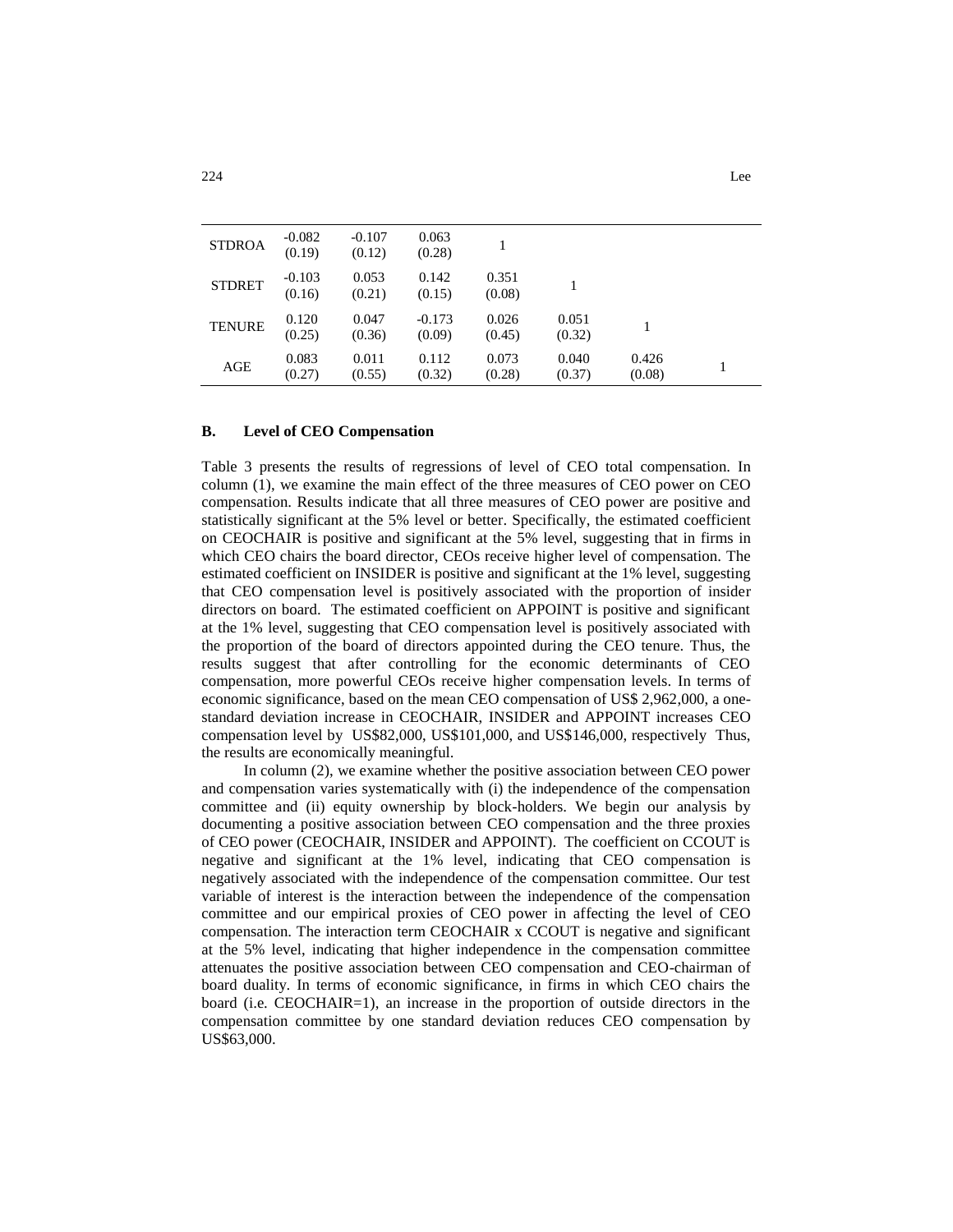# **Table 3**

## Regressions of CEO total compensation

This table presents results of pooled cross-sectional ordinary least squares regressions for the logarithm of CEO total compensation. All variables are defined in Table 1. The sample consists of 2,795 firm-year observations from 2000 to 2007. Fixed effects for year, countries and industries are included in the regressions but are not tabulated. t-statistics based on robust standard errors clustered at firm level are presented in parentheses below coefficient estimates. \*, \*\*\*, and \*\*\*\* indicate two-tailed statistical significance at the 10, 5, and 1 percent levels, respectively.

|                                       | $\mathbf{1}$          | $\overline{c}$            | 3                         |
|---------------------------------------|-----------------------|---------------------------|---------------------------|
| Dependent variable                    | Log(TOTALCOMP)        | Log(TOTALCOMP)            | Log(TOTALCOMP)            |
| <b>CEOCHAIR</b>                       | 0.059                 | 0.072                     |                           |
|                                       | $(2.06)$ **<br>0.104  | $(2.03)$ **<br>0.119      |                           |
| <b>INSIDER</b>                        | $(2.72)$ ***          | $(2.82)$ ***              |                           |
| <b>APPOINT</b>                        | 0.125                 | 0.138                     |                           |
|                                       | $(3.15)$ ***          | $(2.77)$ ***              |                           |
| CEOCHAIR <sup>*</sup>                 |                       | $-0.058$                  |                           |
| <b>CCOUT</b>                          |                       | $(-2.02)$ **              |                           |
| <b>INSIDER * CCOUT</b>                |                       | $-0.082$<br>$(-2.60)$ *** |                           |
|                                       |                       | $-0.097$                  |                           |
| <b>APPOINT * CCOUT</b>                |                       | $(-2.85)$ ***             |                           |
| <b>CEOCHAIR*</b>                      |                       | $-0.061$                  |                           |
| <b>BLOCK</b>                          |                       | $(-2.01)$ **              |                           |
| <b>INSIDER * BLOCK</b>                |                       | $-0.077$                  |                           |
|                                       |                       | $(-2.06)$ **<br>$-0.104$  |                           |
| <b>APPOINT * BLOCK</b>                |                       | $(-2.89)$ ***             |                           |
|                                       |                       |                           | 0.151                     |
| <b>CEOPOWER</b>                       |                       |                           | $(3.39)$ ***              |
| <b>CEOPOWER*</b>                      |                       |                           | $-0.103$                  |
| <b>CCOUT</b>                          |                       |                           | $(-2.52)$ ***             |
| CEOPOWER <sup>*</sup><br><b>BLOCK</b> |                       |                           | $-0.129$<br>$(-2.83)$ *** |
|                                       | $-0.129$              | $-0.094$                  | $-0.116$                  |
| <b>CCOUT</b>                          | $(-2.81)$ ***         | $(-2.38)$ ***             | $(-2.45)$ ***             |
| <b>BLOCK</b>                          | $-0.207$              | $-0.213$                  | $-0.201$                  |
|                                       | $(-3.29)$ ***         | $(-3.01)$ ***             | $(-2.88)$ ***             |
| <b>LOGSALE</b>                        | 0.253                 | 0.258                     | 0.322                     |
|                                       | $(6.51)$ ***          | $(5.14)$ ***              | $(5.27)$ ***              |
| MTB                                   | 0.144<br>$(5.29)$ *** | 0.139<br>$(5.35)$ ***     | 0.116<br>$(4.73)$ ***     |
|                                       | 0.370                 | 0.364                     | 0.318                     |
| <b>ROA</b>                            | $(5.83)$ ***          | $(.4.52)$ ***             | $(.4.30)$ ***             |
| <b>RET</b>                            | 0.161                 | 0.119                     | 0.135                     |
|                                       | $(4.25)$ ***          | $(3.74)$ ***              | $(3.76)$ ***              |
| <b>STDROA</b>                         | 0.141                 | 0.104                     | 0.115                     |
|                                       | $(2.96)$ ***<br>0.116 | $(2.88)$ ***<br>0.103     | $(2.71)$ ***<br>0.094     |
| <b>STDRET</b>                         | (1.07)                | (0.85)                    | (0.91)                    |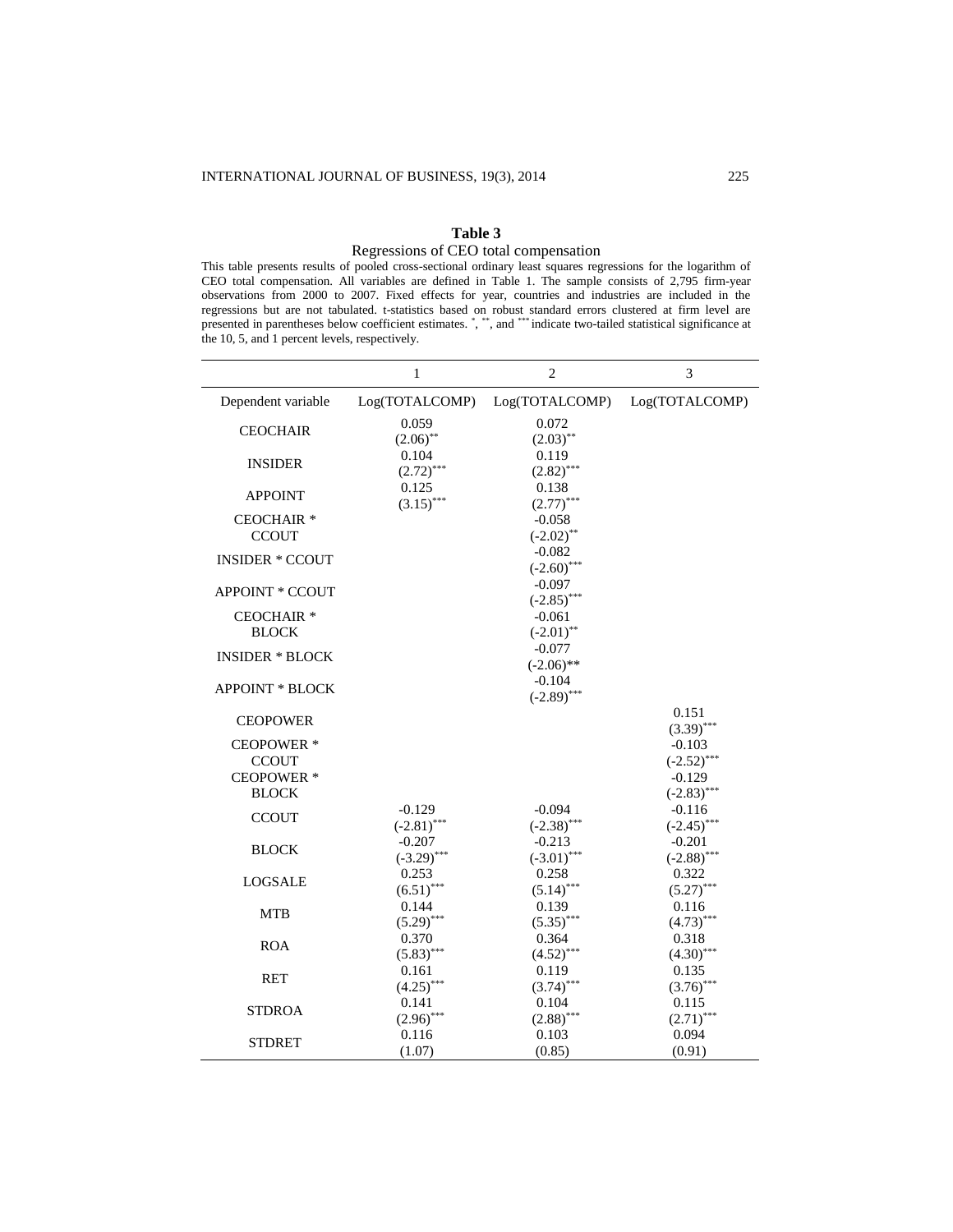| <b>TENURE</b>           | 0.032<br>$(2.68)$ *** | 0.022<br>$(2.01)$ **  | 0.026<br>$(2.71)$ *** |
|-------------------------|-----------------------|-----------------------|-----------------------|
| AGE                     | 0.020<br>(1.19)       | 0.017<br>(1.38)       | 0.021<br>(1.05)       |
| Intercept               | 0.031<br>$(2.54)$ *** | 0.059<br>$(2.81)$ *** | 0.047<br>$(2.61)$ *** |
| N                       | 2,795                 | 2.795                 | 2.795                 |
| Adjusted $\mathbb{R}^2$ | 32.14%                | 35.22%                | 37.03%                |
| F-statistic             | $53.19***$            | $60.27***$            | $64.17***$            |

Moreover, in column (2), the interaction term INSIDER x CCOUT is negative and significant at the 1% level, indicating that in firms with high proportion of inside directors on the board, CEOs in the sub-sample of firms with higher compensation committee independence receive lower compensation level. Holding constant the proportion of inside directors on the board (INSIDER) at the sample median, if the independence of compensation committee (CCOUT) increases by one standard deviation, CEO compensation decreases by US\$49,000.

The interaction term APPOINT x CCOUT is negative and significant at the 1% level, indicating that compensation committee independence mitigates the positive association between CEO compensation and the proportion of board of directors appointed during the CEO tenure. Holding constant the proportion of directors on the board appointed during the CEO tenure (APPOINT) at the sample median, if the independence of compensation committee (CCOUT) increases by one standard deviation, CEO compensation decreases by US\$45,000. In sum, our results indicate in firms run by powerful CEOs, these firms with higher independence in their compensation committee have lower level of CEO compensation. Thus, effective monitoring by independent compensation committee limits the ability of the CEO to set excessive compensation.

Next, we turn to the interaction between the equity ownership by external blockholders and our empirical proxies of CEO power in affecting CEO compensation level. In column (2), the interaction term CEOCHAIR\*BLOCK is negative and significant at the 5% level, indicating that in firms in which the CEO is also the chairman of the board, CEO compensation level is lower when equity ownership by block-holders is higher. To gauge the economic significance, in firms in which CEO chairs the board (i.e. CEOCHAIR=1), a one-standard deviation increase in the proportion of block-holders' equity ownership reduces CEO compensation by US\$48,000.

The interaction term INSIDER\*BLOCK is negative and significant at the 5% level, indicating that in firms with higher proportion of insider directors on the board, CEOs receive lower compensation level in those firms with higher equity ownership by block-holders. In terms of economic significance, holding constant the proportion of insider directors on the board (INSIDER) at the sample median, a one-standard deviation increase in the block-holders' equity ownership is associated with US\$ 34,000 decrease in CEO compensation.

The interaction term APPOINT\*BLOCK is negative and significant at the 1% level, indicating that equity ownership by block-holders mitigates the positive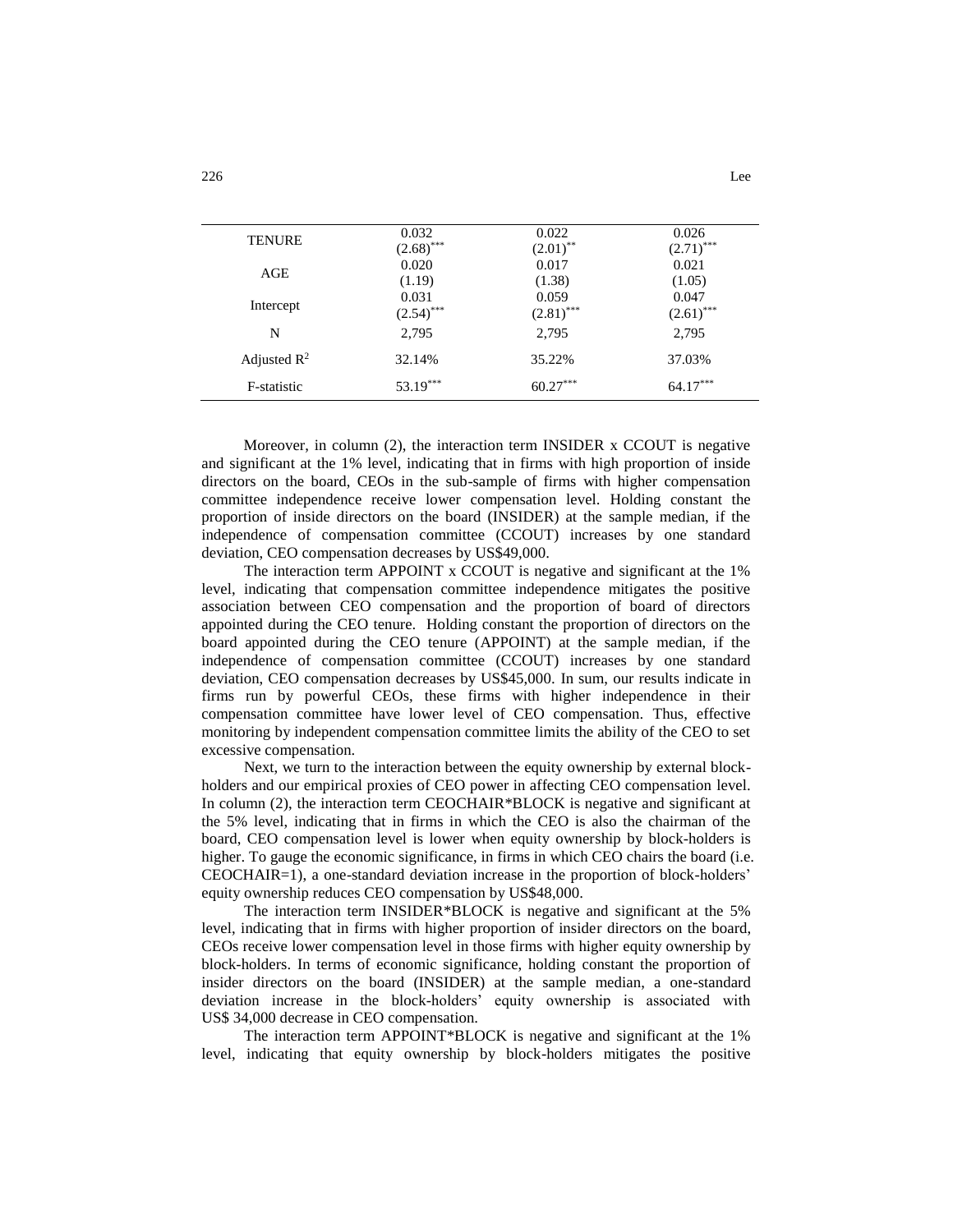association between CEO compensation and the proportion of board of directors appointed during the CEO tenure. In terms of economic significance, holding the proportion of directors on the board appointed during the CEO tenure at the sample median, a one-standard deviation increase in the block-holders' equity ownership is associated with US\$ 36,000 decrease in CEO compensation. Our result suggests that block-holders play an important corporate governance role to reduce excessive CEO compensation in firms run by powerful CEOs.

In column (3), we replace the three empirical proxies of CEO power with a composite index of CEO power (CEOPOWER). Our results are qualitatively similar. The coefficient on CEOPOWER is positive and significant at the 1% level, indicating the CEO compensation level increases with CEO power. The interaction term, CEOPOWER\*CCOUT, is negative and significant at the 1% level, suggesting that in firms with more powerful CEOs, CEOs in firms with more independent compensation committee receive lower executive compensation levels. The interaction term, CEOPOWER\*BLOCK, is negative and significant at the 1% level, suggesting that in firms with more powerful CEOs, those with higher equity ownership external blockholders have lower CEO compensation levels. In terms of economic significance, holding constant the composite index of CEO power at its median, an increase in the proportion of outside directors on the compensation committee (block-holders' equity ownership) by one standard deviation reduces CEO compensation by US\$62,000 (US\$45,000). Thus, the results are economically meaningful.

In general, most control variables are in their predicted direction. CEO compensation is higher when firm size is greater, consistent with larger companies hiring more talented managers. CEO compensation is higher when the firm's volatility (measured by the standard deviation of return on assets in the past five years) is greater, suggesting that CEOs of riskier firms are compensated more. CEO compensation is also positively related to firm performance (measured by return on assets and stock returns) and growth opportunities (measured by market value of equity to book value of equity). The level of CEO compensation is positively associated with CEO's tenure.

## **C. Pay-Performance Sensitivity**

If higher CEO power reflects agency problems between managers and shareholders, we expect firms with more powerful CEOs to exhibit lower CEO pay-performance sensitivity. This section examines whether CEO pay-performance sensitivity is lower in firms with more powerful CEOs. We employ this model to examine the CEO payperformance sensitivity:

| CHGCOMP= $\beta_1$ RET + $\beta_2$ RET*CEOPOWER + $\beta_3$ RET* CEOPOWER *CCOUT |     |
|----------------------------------------------------------------------------------|-----|
| + $\beta_4$ RET* CEOPOWER *BLOCK + $\beta_5$ CHGROA                              |     |
| $+ \beta_6$ CHGROA* CEOPOWER                                                     |     |
| $+ \beta_7$ CHGROA*CEOPOWER*CCOUT                                                |     |
| + $\beta_8$ CHGROA*CEOPOWER*BLOCK + $\varepsilon$ <sub>it-1</sub>                | (2) |
|                                                                                  |     |

where CHGCOMP = change in the natural logarithm of CEO's total compensation from year t-1 to year t. RET = annual stock return in year t. CHGROA = change in return-onassets from year t-1 to year t where return-on-assets is computed as net income after tax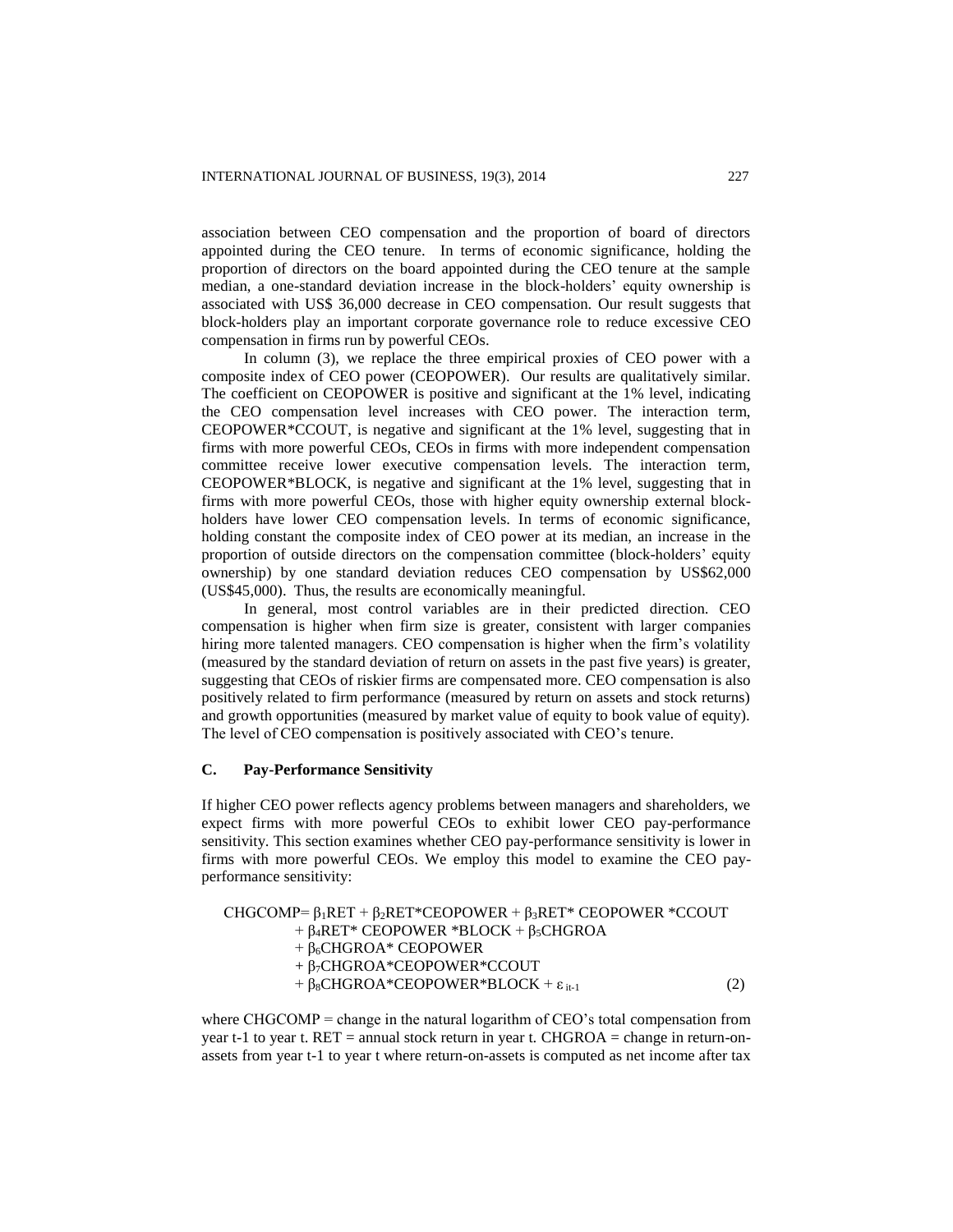divided by lagged total assets.  $\varepsilon_{i+1}$  = Error term. All other variables are defined in Table 1.

Prior studies on pay-performance sensitivity (Core, Holthausen, and Larker, 1999; Hartzell and Starks, 2003) suggest that change is CEO compensation should be positively associated with changes in firm performance, measured by stock return (RET) and change in return on assets (CHGROA), respectively. Thus, we expect coefficient  $\beta_1$ and coefficient  $\beta_5$  to be positive. If higher CEO power is associated with higher agency costs, the pay-performance sensitivity should be lower in firms with higher CEO power. Thus, coefficient  $\beta_2$  and coefficient  $\beta_6$  should be negative.

To test the incremental effect of the compensation committee's independence on the pay-performance sensitivity in firms with powerful CEOs, we include the interaction term RET\*CEOPOWER\*CCOUT and interaction term CHGROA\* CEOPOWER\*CCOUT. If higher proportion of outside directors on the compensation committee mitigates the negative pay-performance sensitivity in firms with powerful CEOs, we expect coefficient  $β_3$  and coefficient  $β_7$  to be positive. Similarly, to test the incremental effect of the large block-holders on the pay-performance sensitivity in firms with powerful CEOs, we examine the interaction term RET\*CEOPOWER \*BLOCK and interaction term CHGROA\*CEOPOWER\*BLOCK. If greater equity ownership by block-holders mitigates the negative pay-performance sensitivity in firms with powerful CEOs, we expect coefficient  $\beta_4$  and coefficient  $\beta_8$  to be positive.

Table 4 presents the regression results on the pay-performance sensitivities. In Column (1), the estimated coefficients on RET and CHGROA are positive and statistically significant. Thus, changes in the CEO compensation are positively associated with changes in firm performance. The coefficients on the interaction term RET\*CEOPOWER and CHGROA\*CEOPOWER are negative and statistically significant at the 1% level. Thus, CEO compensation is less sensitive to firm performance in firms run by powerful CEOs.

In column (2), we test the notion that compensation committee's independence mitigates the negative pay-performance sensitivity in firms with powerful CEOs. The coefficients on the interaction term RET\*CEOPOWER\*CCOUT and interaction term CHGROA\*CEOPOWER\*CCOUT are positive and significant. Thus, high proportion of outside directors on the compensation committee strengthens the pay-performance sensitivity in firms with powerful CEOs. Furthermore, we examine whether greater equity ownership by block-holders mitigates the negative pay-performance sensitivity in firms with powerful CEOs. The coefficients on the interaction term RET\*CEOPOWER\*BLOCK and interaction term CHGROA\*CEOPOWER\*BLOCK are positive and significant. Hence, the negative pay-performance sensitivity in firms with powerful CEOs is mitigated by block-holders, suggesting that better monitoring by block-holders reduces the agency costs associated with powerful CEOs.

## **D. Future Operating Income**

Our final set of tests examines whether the positive relation between executive compensation and CEO power (as shown in Table 3) exists because: (1) the CEO power is an economic determinant of executive compensation that has been omitted from prior compensation models, or (2) there exist unresolved agency problems similar to those in Core et al. (1999), which allow CEOs to use CEO power to extract rents from the firm.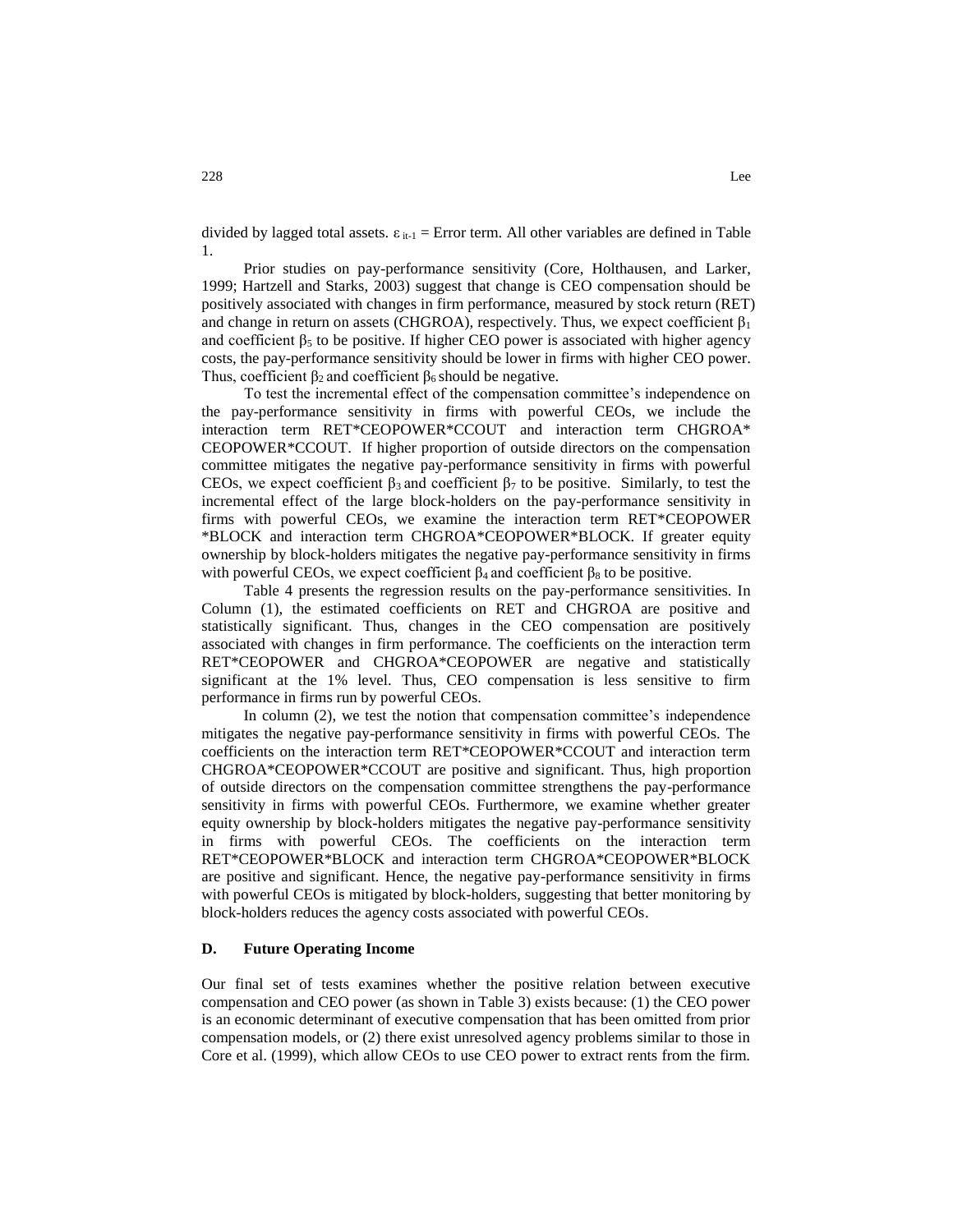To distinguish between these two alternative explanations, we examine the relation between the portion of compensation predicted by the CEO power (which we refer to as "predicted excess compensation associated with higher CEO power") and future firm performance.

### **Table 4**

### Regressions of pay-performance sensitivity

This table presents results of regressions of change in CEO total compensation. The sample consists of 2,795 firm-year observations from 2000 to 2007. The dependent variable is CHGCOMP which is computed as the change in the natural logarithm of CEO's total compensation from year t-1 to year t. RET is annual stock return in year t. CHGROA is the change in return-on-assets from year t-1 to year t where return-on-assets is computed as net income after tax divided by lagged total assets. CEOPOWER is a composite index of CEO power based on a principal components analysis of the three empirical measures of CEO power (CEOCHAIR, INSIDER and APPOINT). Higher values of CEOPOWER denote higher CEO power. CCOUT is the proportion of outside directors in the compensation committee at the end of year. An outside director is not a current or former employee of the company and he has no related party transactions with the company. BLOCK is common equity ownership held by external block-holders at the end of year. Fixed effects for year, countries and industries are included in the regressions but are not tabulated. t-statistics based on robust standard errors clustered at firm level are presented in parentheses below coefficient estimates. \*, \*\*, and \*\*\* indicate two-tailed statistical significance at the 10, 5, and 1 percent levels, respectively.

|                                |                           | $\overline{c}$                  |
|--------------------------------|---------------------------|---------------------------------|
| Dependent Variable             | <b>CHGCOMP</b>            | <b>CHGCOMP</b>                  |
| <b>RET</b>                     | 0.229<br>$(3.23)$ ***     | 0.173<br>$(2.81)$ ***           |
| <b>RET*CEOPOWER</b>            | $-0.112$<br>$(-2.69)$ *** | $-0.102$<br>$(-2.48)$ ***       |
| <b>RET* CEOPOWER *CCOUT</b>    |                           | 0.083<br>$(2.15)$ <sup>**</sup> |
| <b>RET* CEOPOWER *BLOCK</b>    |                           | 0.071<br>$(2.60)$ ***           |
| <b>CHGROA</b>                  | 0.491<br>$(2.76)$ ***     | 0.516<br>$(2.98)$ ***           |
| <b>CHGROA* CEOPOWER</b>        | $-0.406$<br>$(-2.86)$ *** | $-0.341$<br>$(-2.82)$ ***       |
| CHGROA* CEOPOWER *CCOUT        |                           | 0.149<br>$(2.05)$ **            |
| <b>CHGROA* CEOPOWER *BLOCK</b> |                           | 0.264<br>$(2.59)$ ***           |
| Intercept                      | 0.711<br>$(3.47)$ ***     | 0.573<br>$(3.01)$ ***           |
| Adjusted $\mathbb{R}^2$        | 7.28%                     | 9.68%                           |

Following Core et al. (1999), if the predicted excess compensation associated higher CEO power reflects agency conflicts, we expect a negative relation between the predicted excess compensation associated with higher CEO power and future firm performance. In contrast, if higher CEO power reflects some dimension of the firm's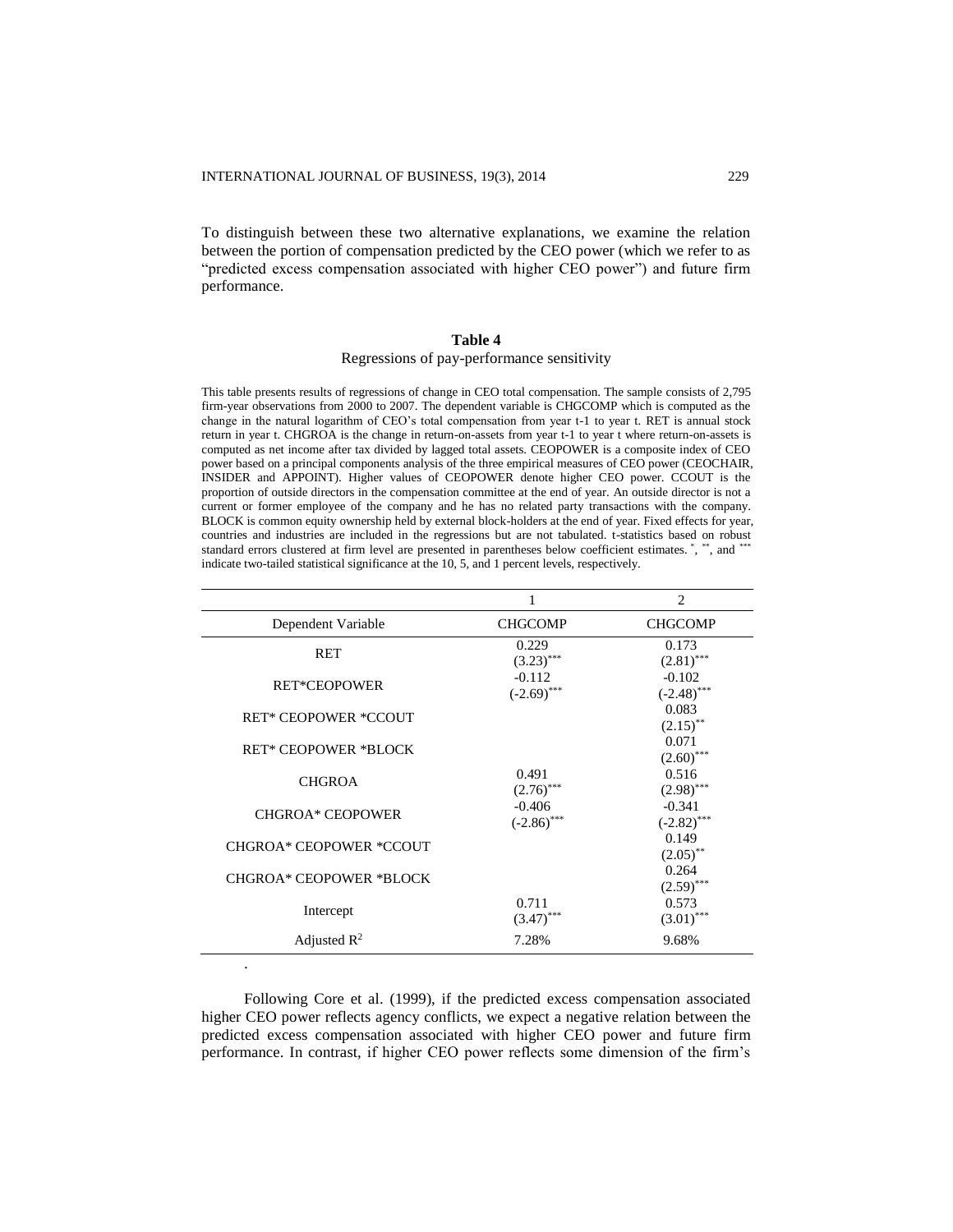efficient demand for a high-quality CEO, we expect an insignificant or positive relation between the predicted excess compensation associated CEO power and future firm performance. We first consider the relation between predicted excess compensation associated with CEO power and subsequent accounting operating performance. Similar to Core et al. (1999), we employ the following OLS regression:

$$
ROA_{t+1} = \lambda_0 + \lambda_1 POWCOMP_t + \lambda_2 POWCOMP_t * CCOUT_t + \lambda_3 POWCOMP_t * BLOCK_t + \lambda_4 CCOUT_t + \lambda_5 BLOCK_t + \lambda_6 STDROA_{t-1} + \lambda_7 SALES_{t-1} + YEAR + COUNTRY + \epsilon_{t-1}
$$
\n(3)

where  $ROA_{t+1}$  = the return on assets for the subsequent year. POWCOMP = the portion of total compensation predicted by the composite index of CEO power (CEOPOWER), based on estimations of equation (1) reported in Table 3. We calculate POWCOMP by multiplying the estimated coefficient  $\beta$ 1 in Table 3 column (1) by the firm's actual measure of the composite index of CEO power (CEOPOWER), scaled by CEO total compensation. CCOUT= Proportion of outside directors in the compensation committee.  $BLOCK =$  Common equity ownership held by external block-holders. STDROA = Standard deviation of return on assets calculated over the five years prior to when compensation is awarded. SALES = Logarithm of sales measured in the year prior to the compensation award. YEAR = dummy variables for years. COUNTRY = dummy variables for countries.

Table 5 presents the results of regressions of future ROA on predicted excess compensation associated CEO power. The dependent variables are one–year ahead operating income (column 1), two–year ahead operating income (column 2) and three– year ahead operating income (column 3). The coefficient on the predicted excess compensation associated CEO power is negatively associated with one-, two-, and three–year ahead operating income. Thus, the predicted component of compensation due to higher CEO power exhibits a significant negative association with subsequent return on assets. This result is consistent with the rent extraction hypothesis associated with higher CEO power.

The interaction term between excess compensation and proportion of outside directors on their compensation committee (POWCOMP\*CCOUT) is positive and significant for one–, two–, and three–year ahead operating income. Thus, future return on asset is less negatively associated with excess compensation due to higher CEO power in firms with higher proportion of outside directors on their compensation committee.

The interaction term between excess compensation and equity ownership held by external block-holders (POWCOMP\*BLOCK) is positive and significant one-, two-, and three–year ahead operating income. These results indicate the negative association between future operating income and excess compensation due to higher CEO power is mitigated in firms with high external block-holders equity ownership.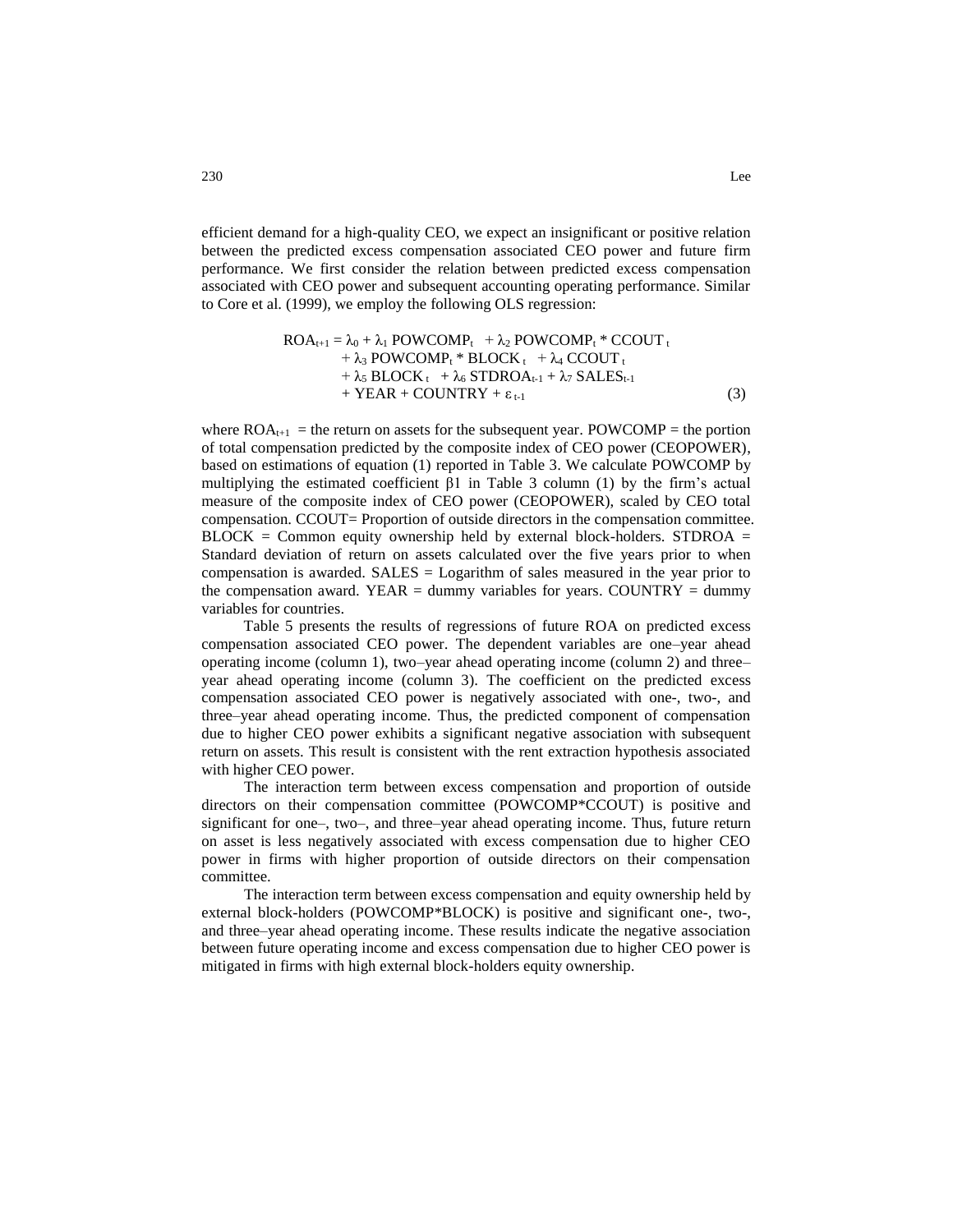### **Table 5**

### Regressions of future operating income

This table presents results of pooled cross-sectional ordinary least squares regressions of future return on assets on predicted excess compensation associated with CEO power. The sample consists of 2,795 firm-year observations from 2000 to 2007. The dependent variables are one-year ahead return on assets (column 1), two-year ahead return on assets (column 2) and three-year ahead return on assets (column 3). Predicted excess compensation associated with CEO power (POWCOMP) is the amount of compensation due to higher CEO power (estimated with the coefficient from the total compensation regression in Table 3), scaled by total compensation. CCOUT is the proportion of outside directors in the compensation committee. BLOCK is the common equity ownership by external block-holders. STDROA is measured as the standard deviation of return on assets calculated over the five years prior to when compensation is awarded. SALE is the logarithm of sales measured in the year prior to the compensation award. t-statistics based on robust standard errors clustered at firm level are presented in parentheses below coefficient estimates. \*, \*\*, and \*\*\* indicate twotailed statistical significance at the 10, 5, and 1 percent levels, respectively.

|                         | 1              | $\overline{c}$         | 3             |
|-------------------------|----------------|------------------------|---------------|
|                         | One-year ahead | Two-year ahead         | Three-year    |
| Dependent variable      | <b>ROA</b>     | <b>ROA</b>             | ahead ROA     |
| <b>POWCOMP</b>          | $-0.861$       | $-0.779$               | $-0.703$      |
|                         | $(-3.19)$ ***  | $(-2.83)$ ***          | $(-2.59)$ *** |
| POWCOMP * CCOUT         | 0.403          | 0.385                  | 0.602         |
|                         | $(2.49)$ ***   | $(2.35)$ ***           | $(2.02)$ **   |
| <b>POWCOMP * BLOCK</b>  | 0.517          | 0.428                  | 0.406         |
|                         | $(2.42)$ ***   | $(2.09)$ **            | $(2.03)$ **   |
| <b>CCOUT</b>            | 0.316          | 0.287                  | 0.296         |
|                         | $(2.02)$ **    | $(1.89)^*$             | $(1.92)^{*}$  |
| <b>BLOCK</b>            | 0.372          | 0.335                  | 0.419         |
|                         | $(2.31)$ ***   | $(2.04)$ <sup>**</sup> | $(1.88)^*$    |
| <b>STDROA</b>           | $-0.614$       | $-0.550$               | $-0.628$      |
|                         | $(-1.03)$      | $(-1.27)$              | $(-0.73)$     |
| SALE                    | 0.791          | 0.702                  | 0.586         |
|                         | $(2.01)$ **    | $(2.63)$ ***           | $(2.49)$ ***  |
| Intercept               | 0.307          | 0.691                  | 0.194         |
|                         | (1.28)         | (0.87)                 | (1.12)        |
| N                       | 2,209          | 2,067                  | 1,903         |
| Adjusted $\mathbb{R}^2$ | 25.3%          | 23.8%                  | 24.1%         |

### **E. Future Stock Returns**

Next, we estimate the association between predicted excess compensation associated with CEO power and future stock returns. If investors perceive compensation for powerful CEOs as being associated with opportunistic behavior by managers, then the market may fully impound this information into stock prices as investors become aware of the agency problems associated with powerful  $CEOs<sup>11</sup>$ . Similar to Core et al. (1999), we test the relation between the predicted excess compensation associated with CEO power and future stock returns as follows:

> $RET_{t+1} = \lambda_0 + \lambda_1$  POWCOMP<sub>t</sub>  $+ \lambda_2$  POWCOMP<sub>t</sub> \* CCOUT t  $+ \lambda_3$  POWCOMP<sub>t</sub> \* BLOCK<sub>t</sub> +  $\lambda_4$  CCOUT<sub>t</sub> +  $\lambda_5$  BLOCK<sub>t</sub> +  $\lambda_6$  STDRET<sub>t</sub> +  $\lambda_7$  MVE<sub>t</sub>  $+ \lambda_8 MTB_t + YEAR + COUNTRY + \varepsilon_t$  (4)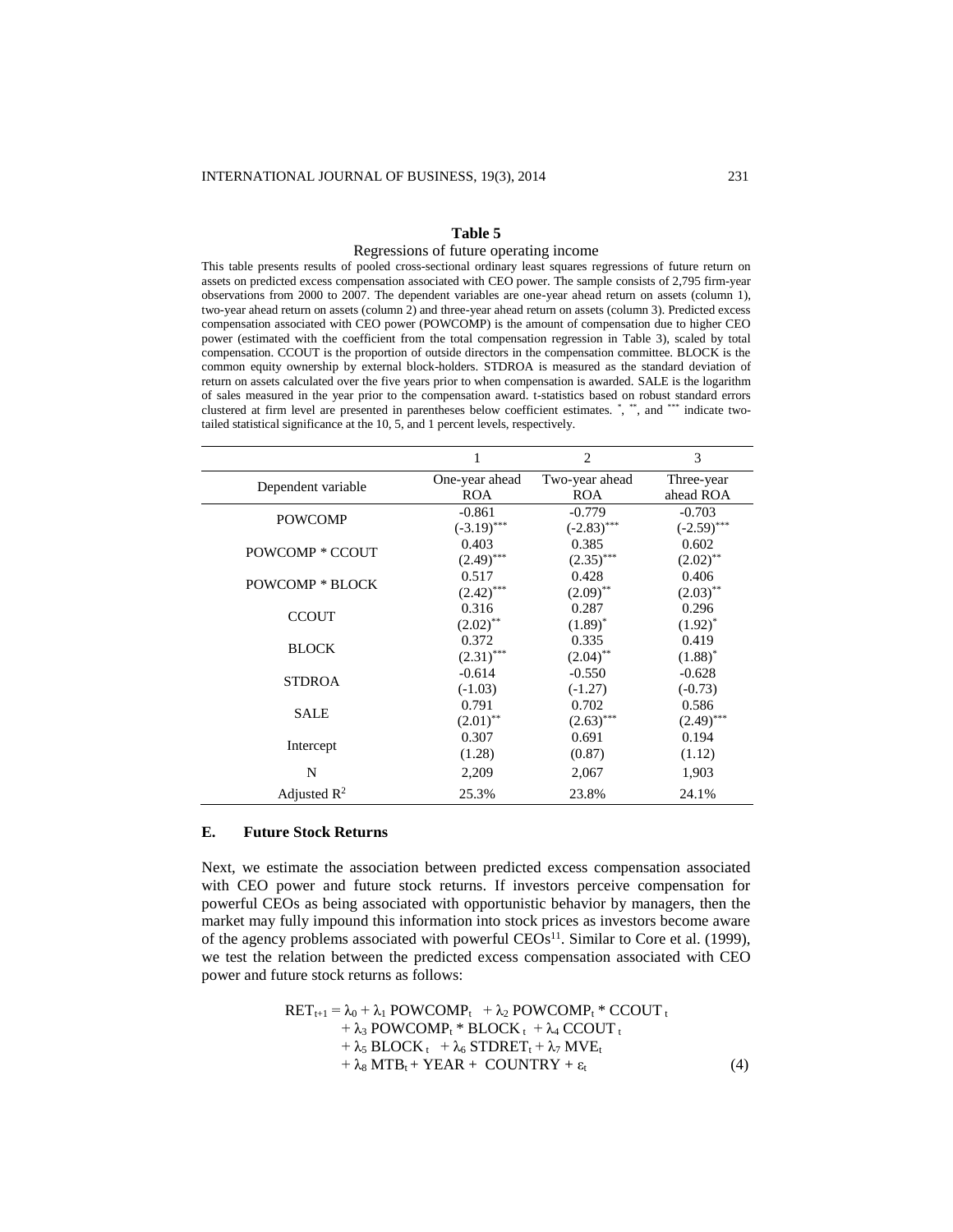where  $\text{RET}_{t+1}$  = the annual buy-and-hold stock return for the subsequent fiscal year. POWCOMP = the portion of total compensation predicted by the composite index of CEO power (CEOPOWER), based on estimations of equation (1) reported in Table 3. We calculate POWCOMP by multiplying the estimated coefficient  $\beta$ 1 in Table 3 column (1) by the firm's actual measure of the composite index of CEO power (CEOPOWER), scaled by CEO total compensation.  $CCOUT =$  Proportion of outside directors in the compensation committee.  $BLOCK =$  common equity ownership held by external block-holders. STDRET = The annual standard deviation of return for the five years prior to when compensation is awarded.  $MVE = The logarithm of the market$ value of equity. MTB = Market-to-book ratio are measured as of the end of the fiscal year prior to when the compensation is awarded. YEAR = dummy variables for years. COUNTRY = dummy variables for countries.

Table 6 presents the results of regressions of future stock returns on excess compensation associated with CEO power. The coefficient on the predicted excess compensation associated CEO power is negatively associated with one–, two–, and three–year ahead stock return.

The interaction term between excess compensation associated with CEO power and proportion of outside directors on their compensation committee (POWCOMP\* CCOUT) is positive and significant for one-, two-, and three–year ahead stock return. These results indicate the negative association between future stock return and excess CEO compensation due to higher CEO power is attenuated by the independence of the compensation committee.

The interaction term between excess compensation and equity ownership held by external block-holders (POWCOMP\*BLOCK) is positive and significant one-, two-, and three–year ahead stock return. These results support the hypothesis that the negative association between future stock return and excess CEO compensation due to CEO power is mitigated in firms with high external block-holders equity ownership.

Collectively, the results in Table 5 and Table 6 suggest that the predicted component of compensation due to CEO power exhibits a negative association with subsequent firm operating performance and stock return performance. These results suggest that CEO power proxy for managerial entrenchment. Furthermore, we provide evidence that equity ownership by block-holders and independence of the compensation committee attenuate the negative relation between CEO power and the firm's future performance.

## **V. CONCLUSIONS**

Using a sample of firms in East Asian economies, we find that level of CEO compensation is positively associated with CEO power. Furthermore, we document that in firms with powerful CEOs, those firms with higher proportion of independent directors on compensation committee have lower CEO compensation level. We also find that the positive association between CEO compensation and CEO power is mitigated by large external block-holders.

If higher CEO power reflects agency problems between managers and shareholders, we expect firms with more powerful CEOs to exhibit lower CEO payperformance sensitivity. Consistent with our prediction, CEO pay-performance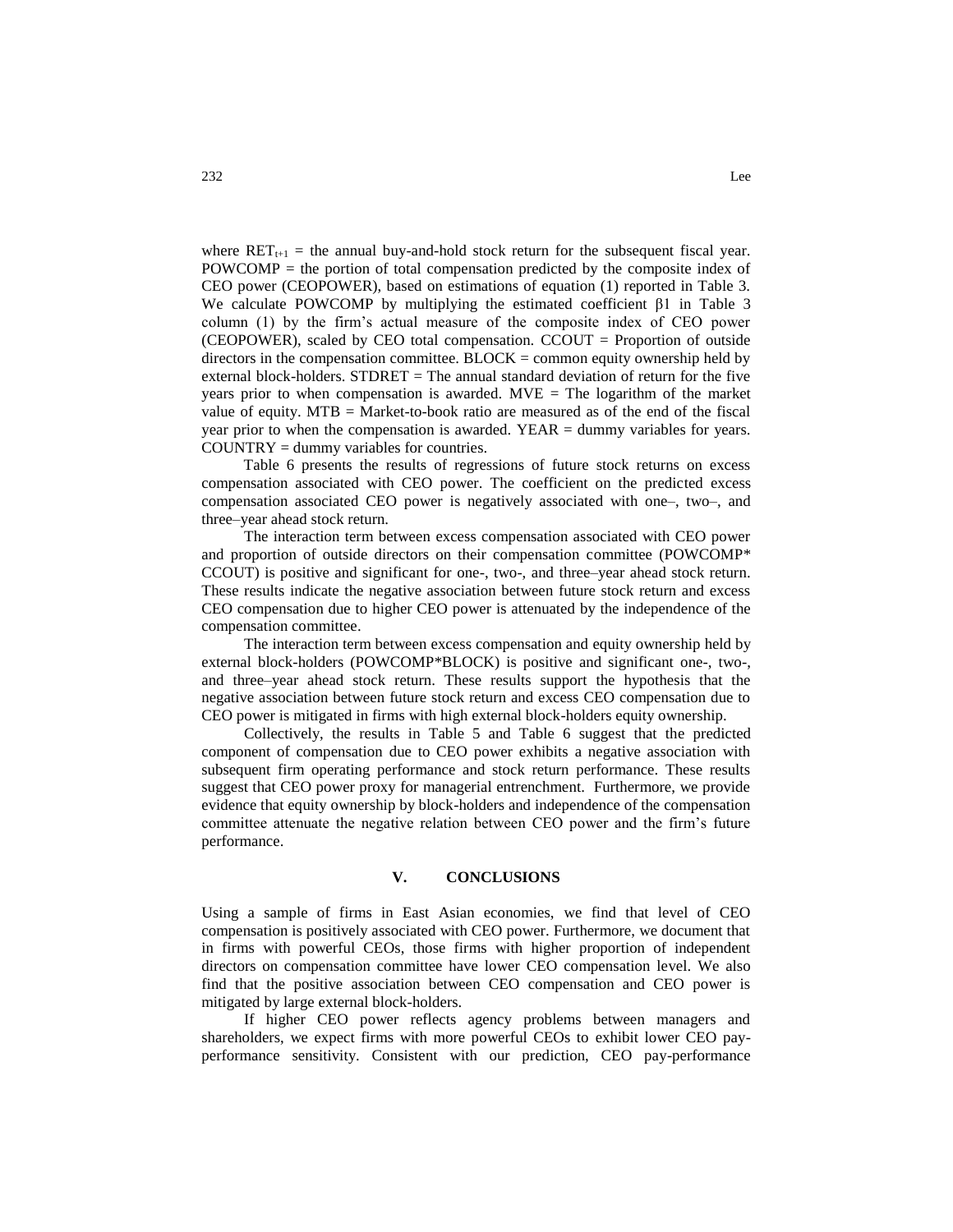sensitivity is lower in firms with more powerful CEOs. We also find that the negative pay-performance sensitivity in firms with more powerful CEOs is mitigated by blockholders and the proportion of outside directors on the compensation committee.

### **Table 6**

### Regressions of future stock returns

This table presents results of pooled cross-sectional ordinary least squares regressions of future stock return on predicted excess compensation associated with the CEO power. The sample consists of 2,795 firm-year observations from 2000 to 2007. The dependent variables are one-year stock return (column 1), two-year ahead stock return (column 2) and three-year ahead stock return (column 3). Predicted excess compensation associated with the CEO power (POWCOMP) is the amount of compensation due to higher CEO power (estimated with the coefficient from the total compensation regression in Table 3), scaled by total compensation. CCOUT is the proportion of outside directors in the compensation committee. BLOCK is the common equity ownership by external block-holders. STDRET is the annual standard deviation of return for the five years prior to when compensation is awarded. MVE is log of the market value of equity measured as of the end of the fiscal year prior to when the compensation is awarded. MTB is the market-to-book ratio measured as of the end of the fiscal year prior to when the compensation is awarded. t-statistics based on robust standard errors clustered at firm level are presented in parentheses below coefficient estimates. \*,\*\*, and indicate two-tailed statistical significance at the 10, 5, and 1 percent levels, respectively.

|                         | 1              | $\overline{c}$ | 3                |
|-------------------------|----------------|----------------|------------------|
| Dependent variable      | One-year ahead | Two-year ahead | Three-year ahead |
|                         | stock return   | stock return   | stock return     |
| <b>POWCOMP</b>          | $-0.572$       | $-0.534$       | $-0.436$         |
|                         | $(-2.75)$ ***  | $(-2.31)$ ***  | $(-1.97)^*$      |
| POWCOMP * CCOUT         | 0.218          | 0.205          | 0.174            |
|                         | $(2.30)$ ***   | $(2.06)$ **    | $(1.92)^{*}$     |
| <b>POWCOMP * BLOCK</b>  | 0.335          | 0.296          | 0.227            |
|                         | $(2.47)$ ***   | $(2.28)$ ***   | $(2.02)$ **      |
| <b>CCOUT</b>            | 0.209          | 0.227          | 0.215            |
|                         | $(2.01)$ **    | $(1.86)^*$     | $(1.87)^*$       |
|                         | 0.372          | 0.294          | 0.506            |
| <b>BLOCK</b>            | $(2.05)$ **    | $(1.91)^*$     | (1.52)           |
|                         | $-0.209$       | $-0.175$       | $-0.110$         |
| <b>STDRET</b>           | $(-2.91)$ ***  | $(-2.66)$ ***  | $(-2.81)$ ***    |
|                         | $-0.416$       | $-0.118$       | $-0.081$         |
| Log(MVE)                | $(-2.63)$ ***  | $(-2.59)$ ***  | $(-1.88)^*$      |
|                         | 0.093          | 0.152          | 0.106            |
| <b>MTB</b>              | (1.35)         | (1.03)         | (1.19)           |
|                         | 0.217          | 0.194          | 0.226            |
| Intercept               | $(3.04)$ ***   | $(2.74)$ ***   | $(2.59)$ ***     |
| N                       | 2,209          | 2,067          | 1,903            |
| Adjusted $\mathbb{R}^2$ | 6.82 %         | 7.01%          | 6.97%            |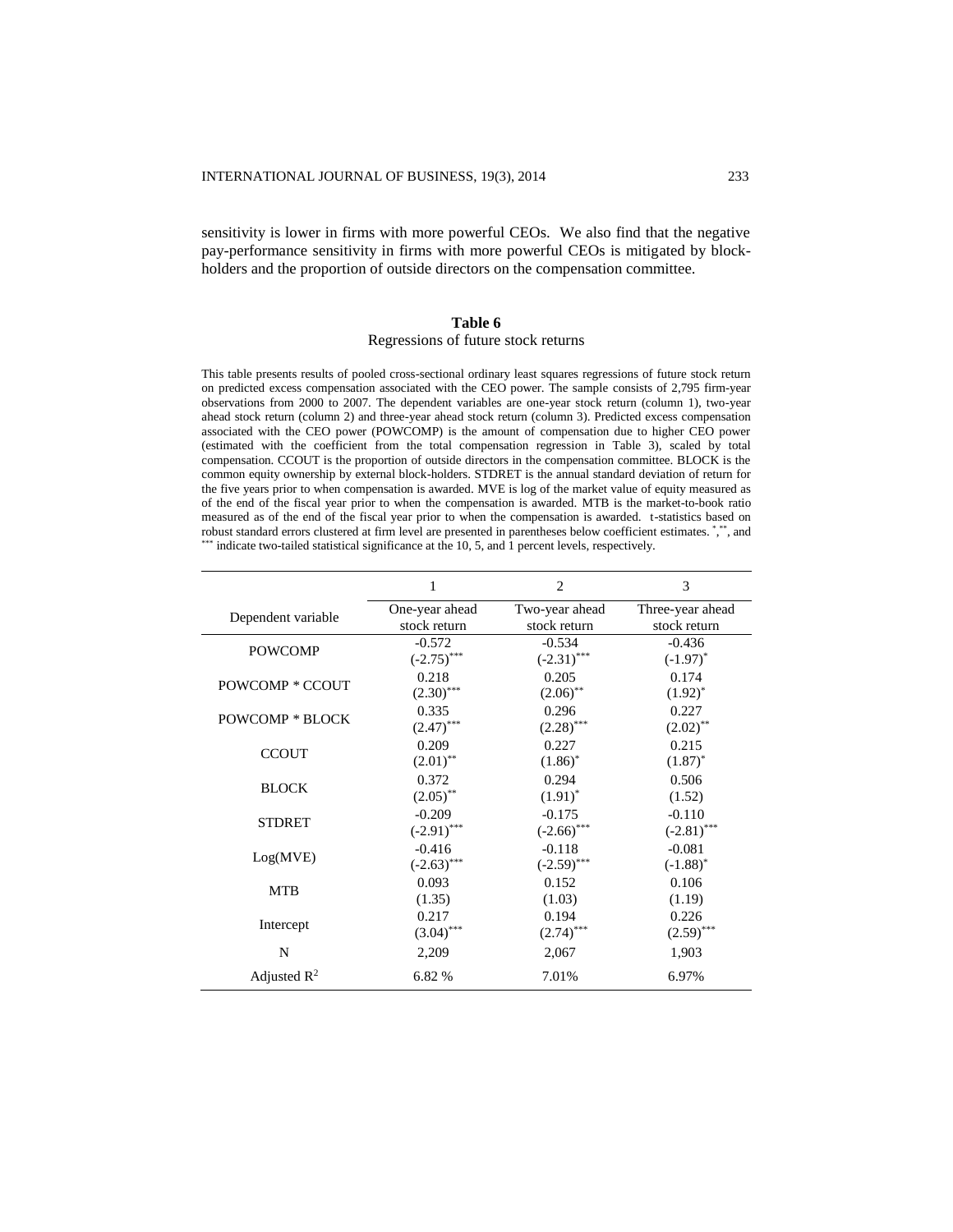Additional tests indicate that the predicted component of compensation due to CEO power exhibits a negative association with subsequent firm operating performance and stock return performance. Moreover, the negative association between excessive CEO compensation and future firm performance is less pronounced in firms with higher proportion of independent directors on their compensation committee and those with higher proportion of equity held by external block-holders. Collectively, our result are consistent with the rent-seeking hypothesis, namely that powerful CEOs will influence their own compensation packages when they have the incentives and ability to do so.

## **ENDNOTES**

- 1. We would like to thank the international human resources consulting firm for generously sharing its survey data of CEO compensation of the East Asian countries. We have a strict confidentiality agreement with the consulting firm relating to the usage of the data.
- 2. CEO power has multiple dimensions and some dimensions are not easily observable. Following Adams, Almeida, and Ferreira (2005), we focus mainly on structural power, in particular the power of the CEO has over the board of directors as a consequence of his formal position in the firm and monitoring effectiveness of the board. Similar to Adams, Almeida, and Ferreira (2005), our paper does not provide evidence on all forms of CEO power.
- 3. They also find no evidence that presence of CEO on the compensation committee is associated with excessive CEO compensation.
- 4. For example, in its 2006 annual report, Food Empire Limited (listed in Singapore) discloses that "to maintain confidentiality of staff remuneration, the names of the 5 top executives (who are not Directors) are not stated." Similarly, Macondray Plastic (listed in Philippines) states that "the aggregate compensation of all directors and executives *as a group unnamed (emphasis added)* is \$4.5 million" in its 2004 annual report. As another illustration, in its 2006 Annual report, Sime Darby (listed in Malaysia) discloses that the "company has been in compliance with the Malaysian Code of Corporate Governance during the financial year except for the disclosure of details of the remuneration of each top management executive."
- 5. Under rent-seeking theory (optimal contracting theory), we expect a negative (positive) association between excess CEO compensation in the current period and future firm performance. In subsequent tests, we find a negative association between CEO power and (i) future operating profitability and (ii) future stock return. Thus, the evidence suggests excessive CEO compensation associated with CEO power reflects the rent-seeking arguments.
- 6. They also find no evidence that CEOs serving on their compensation committee receive higher levels of pay than CEOs who are not members of their compensation committee. Furthermore, there is no evidence that CEO pay decreases or total incentives increase when CEOs step down from their compensation committee.
- 7. Contingent pay consists of CEO long-term incentive payments and the market value of stock options granted.
- 8. Bebchuk and Fried (2003) argue that firms can appoint compensation consultants to camouflage compensation rents. Specifically, compensation consultants can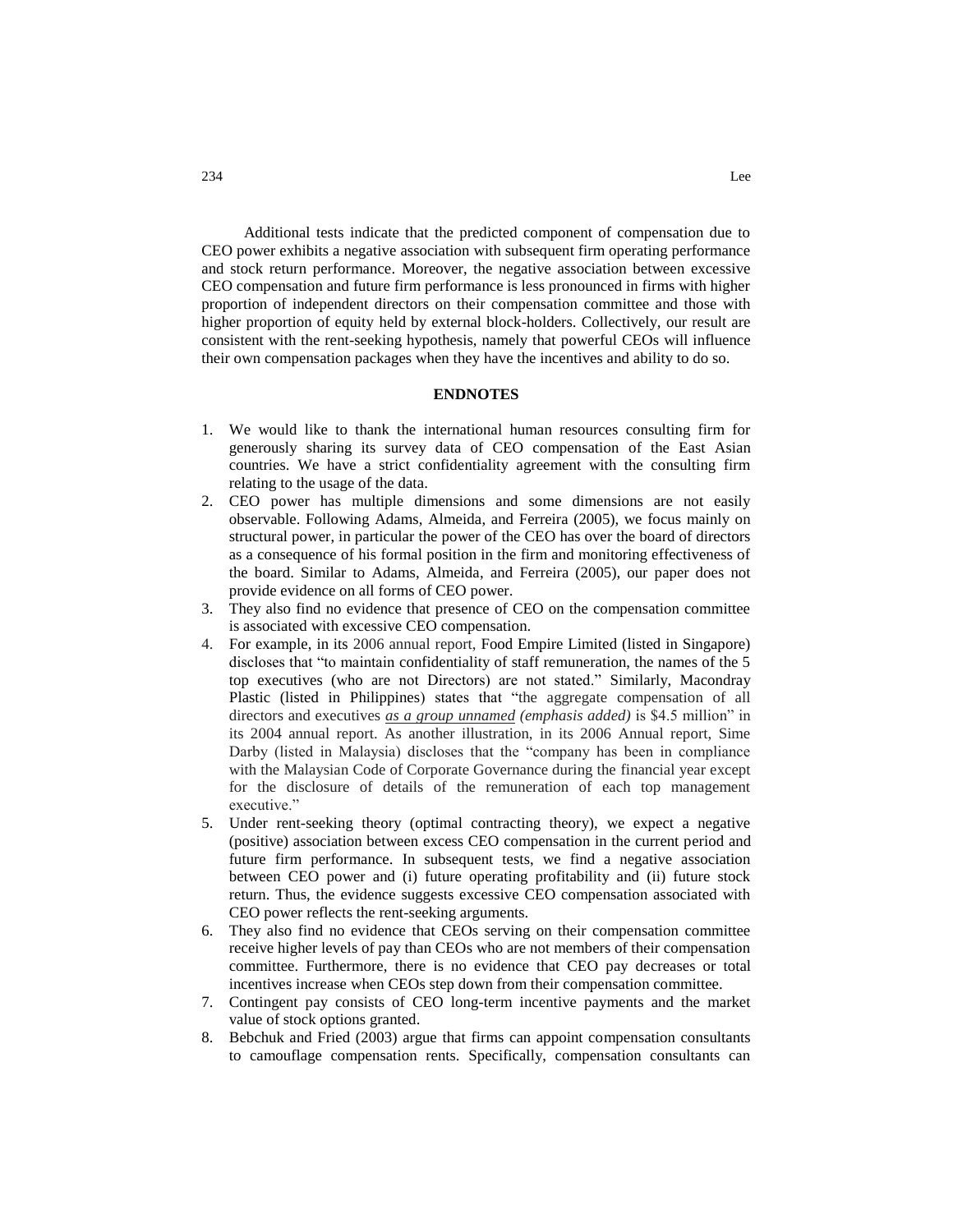favor CEOs by providing compensation data that are most useful in justifying a high level of pay. For example, when firms do well, compensation consultants argue that pay should reflect performance and should be higher than industry average. Conversely, when firms do poorly, compensation consultants may focus on peer group pay (instead of firm-specific performance data) to argue that CEO compensation should be higher to reflect prevailing industry levels.

- 9. Under the efficient contracting view of CEO compensation, shareholders use compensation to reduce agency costs. Thus, shareholders will not reward CEOs for observable luck.
- 10. Under the optimal contracting view on CEO compensation, we do not expect the association between CEO power and CEO compensation to vary with equity ownership of block-holders.
- 11. Thus, even if the excess compensation associated with CEO power is correlated with future firm performance, we may not observe a significant association between excess compensation associated with CEO power and future stock returns because the information may have already been impounded into stock price.

### **REFERENCES**

- Adams, R., H. Almeida, and D. Ferreira, 2005, "Powerful CEOs and Their Impact on Corporate Performance," *Review of Financial Studies*, 18(4), 1403–1432.
- Anderson, R., and J. Bizjak, 2003, "An Empirical Examination of the Role of the CEO and the Compensation Committee in Structuring Executive Pay," *Journal of Banking and Finance*, 27, 1323–1348.
- Bebchuk, L., and J. Fried, 2003, "Executive Compensation as an Agency Problem," *Journal of Economic Perspective,* 17, 71–92.
- Bebchuk, L., and J. Fried, 2004, *Pay without Performance*, Harvard University Press, Cambridge, MA.
- Bertrand, M., and S. Mullainathan, 2001, "Are CEOs Rewarded for Luck? The Ones without Principals Are," *Quarterly Journal of Economics*, 116, 901–932.
- Conyon, M., and S. Peck, 1998, "Board Control, Remuneration Committees, and Top Management Compensation," *Academy of Management Journal*, 41, 146–157
- Core, J., R. Holthausen, and D. Larcker, 1999, "Corporate Governance, Chief Executive Officer Compensation, and Firm Performance," *Journal of Financial Economics*, 51, 371–406.
- Daily, C., J. Johnson, A. Ellstrand, and D. Dalton, 1998, "Compensation Committee Composition as a Determinant of CEO Compensation," *Academy of Management Journal,* 41(2), 209–220.
- Defond, M., and H. Mingyi, 2004, "Investor Protection and Corporate Governance: Evidence from Worldwide CEO turnover," *Journal of Accounting Research,* 42, 269–312.
- Denis, D, K. Denis, and A. Sarin, 1997, "Ownership Structure and Top Executive Turnover," *Journal of Financial Economics,* 45, 193-221.
- Denis, D., and J. McConnell, 2003, "International Corporate Governance," *Journal of Financial and Quantitative Analysis*, 38(1), p1-36
- Gabaix, X., and A. Landier, 2008, "Why Has CEO Pay Increased So Much?" *Quarterly Journal of Economics,* 123, 49–100.